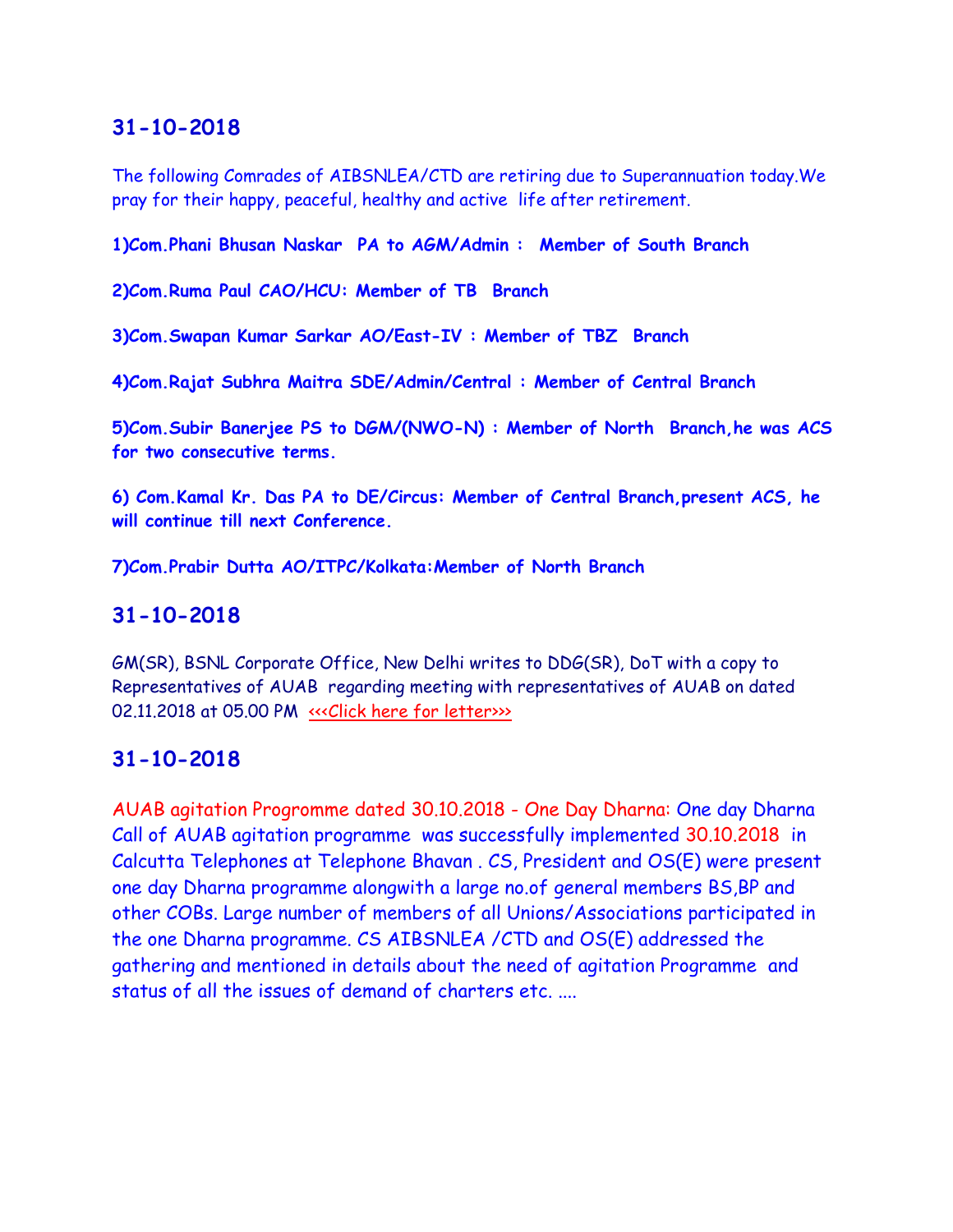

Rectt. Cell of BSNL Corporate Office, New Delhi issued notification regardingholding of LICE JTO(T) under 50% quota for VY 2016-17 and 2017-18 for vacancies upto 31.03.2018...[.<<<Click here for order>>>](http://www.aibsnleachq.in/lice%20jtot%20notice.pdf)

# **29-10-2018**

DGM(SEA), BSNL Corporate Office, New Delhi issued order regarding appointment of 'Junior Accounts Officer on Probation' under DR quota consequent on completion of 11 weeks of pre-appointment training on 26.10.2018 ...<<< Click here [for order>>>](http://www.aibsnleachq.in/DRJAOAPPO261018.pdf)

# **29-10-2018**

Group Term Insurance Committee Meeting: AIBSNLEA was invited for the Group Term Insurance Committee Meeting held at Corporate Office, BSNL, New Delhi at 1500 hrs today. President AGS (Fin) and AGS (DR) attended the meeting. GTI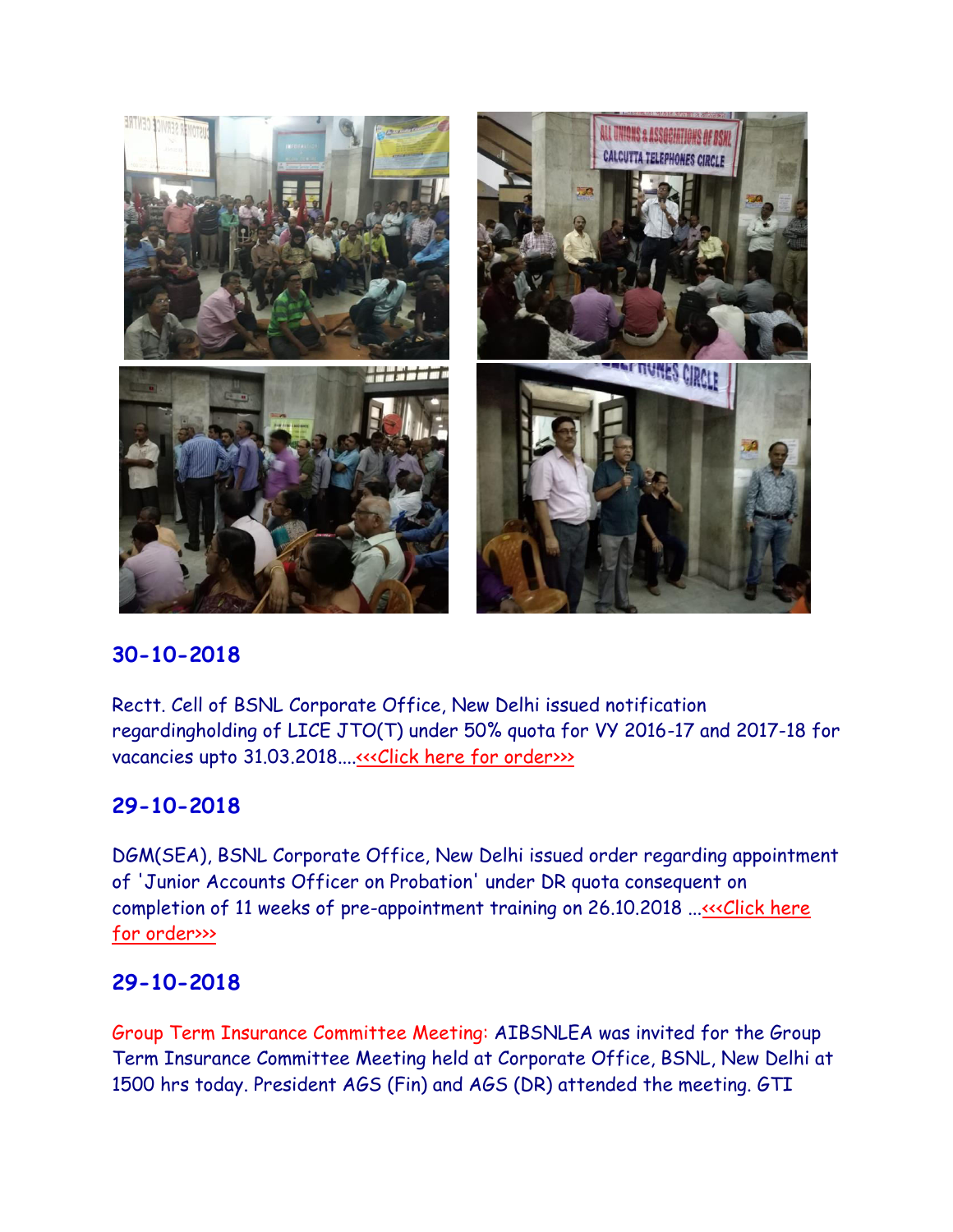Committee meeting was conducted under the Chairmanship of Sr. GM (Estt). Committee members GM (Trg) & GM(CA) participated in the meeting. The Committee meeting held today to finalize the proposal & various modalities of GTI scheme for BSNL Executives.

1) It is proposed to implement GTI Scheme from 01.01.2019.

2) Committee discussed the modalities of the subscription deduction and claim settlement procedure.

3) Annual premium will be deducted from January month salary of every year 4) Annual Premium will be Rs.9440/- (Rs.8000 + GST) for the Insured amount of Rs.50 Lakh for the Executives below Age group 50 years.

5) The option form will be created by ERP team in the ESS portal.

6) A nodal cell will be formed at BSNLCO for coordination and approval of procedure to ERP about the module development.

7) The salient features and terms & conditions of the scheme will be uploaded in the Intranet.

8) The name of the nominee should be with reference to the Service Book entry. 9) Options should be submitted by Executives through ESS Portal.

10) Minimum subscription to GTI scheme will be for 3 years, i.e., till the next review of the premium.

# **29-10-2018**

**As directed By GS we have to participate in full fledged way in tomorrow 's Dharna Programme in TELEPHONE Bhavan from 12 to 4 PM called by AUAB. All BS BP and other leaders are requested to ensure 100 % participation of members. Please Organise.**

## **CS AIBSNLEA CTD**

# **29-10-2018**

Today Leaders of AUAB/CTD submitted memorandam to CGM/CTD and intimated about the ensuing call given by AUAB/CHQ.In a little discussion we apprised CGM Sir that BSNL is facing some sort of uneven situation by not allotting 4G spectrum and not permitting to take loan from banks and especially step-motherly attitude from Govt.of India.As a result of it BSNL is being succumbed gradually.He appreciated our view and justifications but appealed beside agitation for demands we should try hard to improve our service to grab the market share and to survive[.\(see memorandum\)](http://aibsnleawb.org/scan%20AUAB.pdf)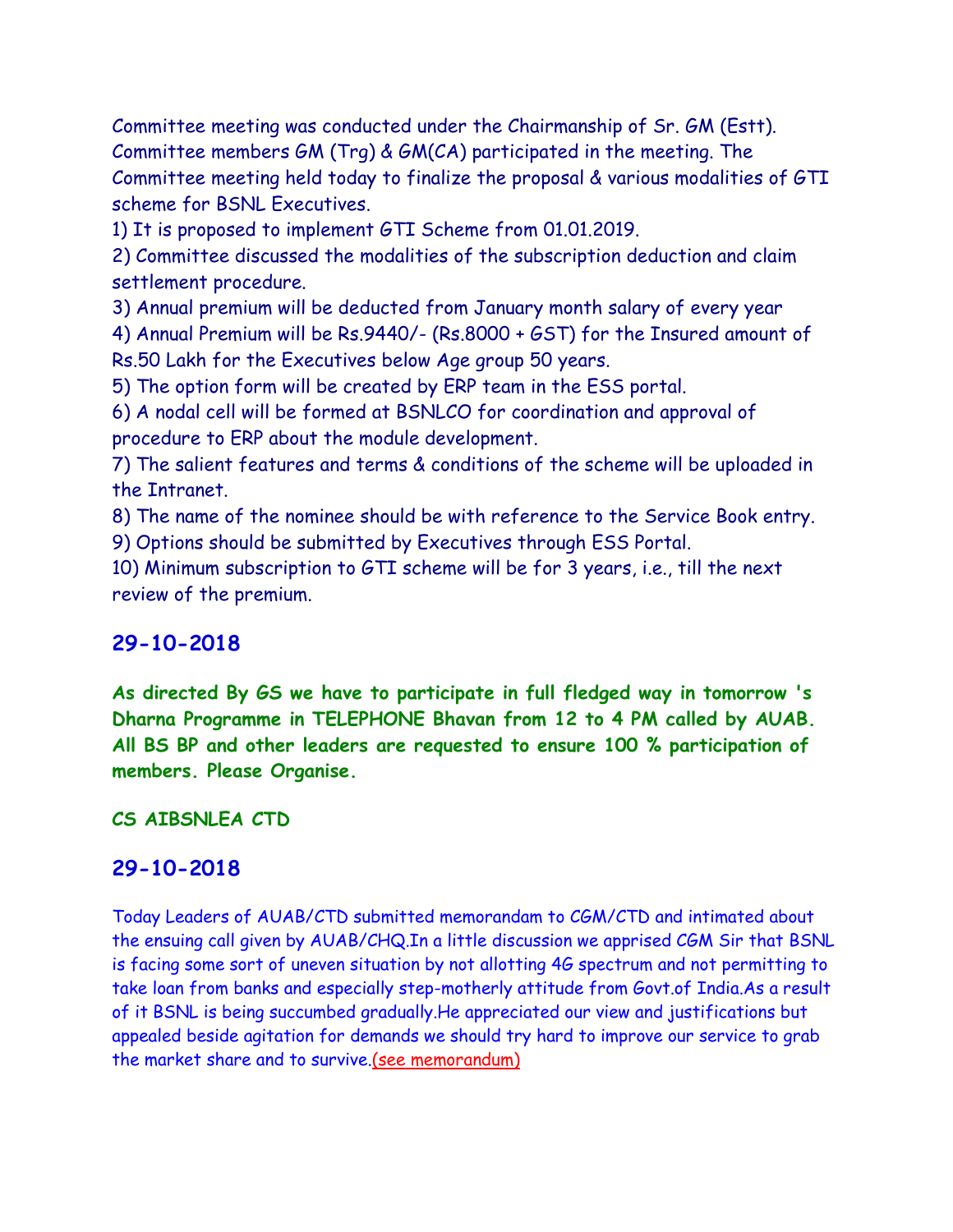Update on DE to DGM Case: The case was heard in Hon'ble CAT Chandigarh and posted for 19.11.2018 clubbing all similar cases.

# **29-10-2018**

Congratulations!!! AIBSNLEA persistent efforts yielded result in getting released order regarding amendment / Modification in the Recruitment Rules 2005 of Rajbhasha Adhikari consequent upon up-gradation of pay scale of AD (OL) / Rajbhasha Adhikari from E-1 to E-2 - [<<<<Click here for order>>>](http://www.aibsnleachq.in/P-II-02_29.10.2018.pdf)

This issue was taken by AIBSNLEA only & finally succeeded in getting resolved the issue.

# **28-10-2018**

**Proposed AUAB Meeting with Secy(T), DoT:** Today morning at 10.30 AM Secy(T), DoT hold a meeting with CMD BSNL, Director(HR) & GM(SR) wherein Secy(T) wanted to discuss the demands of AUAB with General Secretaries of AUAB but all the GSs were not available at Delhi thus the next meeting is fixed upon 2<sup>nd</sup> Nov., 2018 at 17.00Hrs in DoT with Secy(T), DoT.

In today's meeting Secy(T) mentioned that DoT is seriously implementing all the assurances given by Hon'ble MOSC (l/C) to AYUB Leaders in the meeting held on  $24<sup>th</sup>$  Feb., 2018. Secy(T) DoT further informed that before  $2<sup>nd</sup>$  Nov., 2018 Cabinet Note on 3<sup>rd</sup> PRC implementation in BSNL and 4G Spectrum allocation to BSNL will be ready for further necessary action.

DoT recommendations on payment of pension contributions on actual basic pay of BSNL employees will be send to DOE for clearance shortly. Pension revision of BSNL pensioners is also under active consideration. Secy(T) DoT advised CMD BSNL & Director(HR), BSNL Board to inform this status to all the leaders of AUAB. Secy(T) will be on tour from  $29^{th}$  Oct.,, 2018 to  $1^{st}$  Nov., 2018 thus the meetingis fixed up on 2<sup>nd</sup>Nov., 2018. *kkx* **Click here for the appeal of GM(SR), BSNL [Corporate Office, New Delhi>>>>](http://www.aibsnleachq.in/Appeal_28102018.pdf)**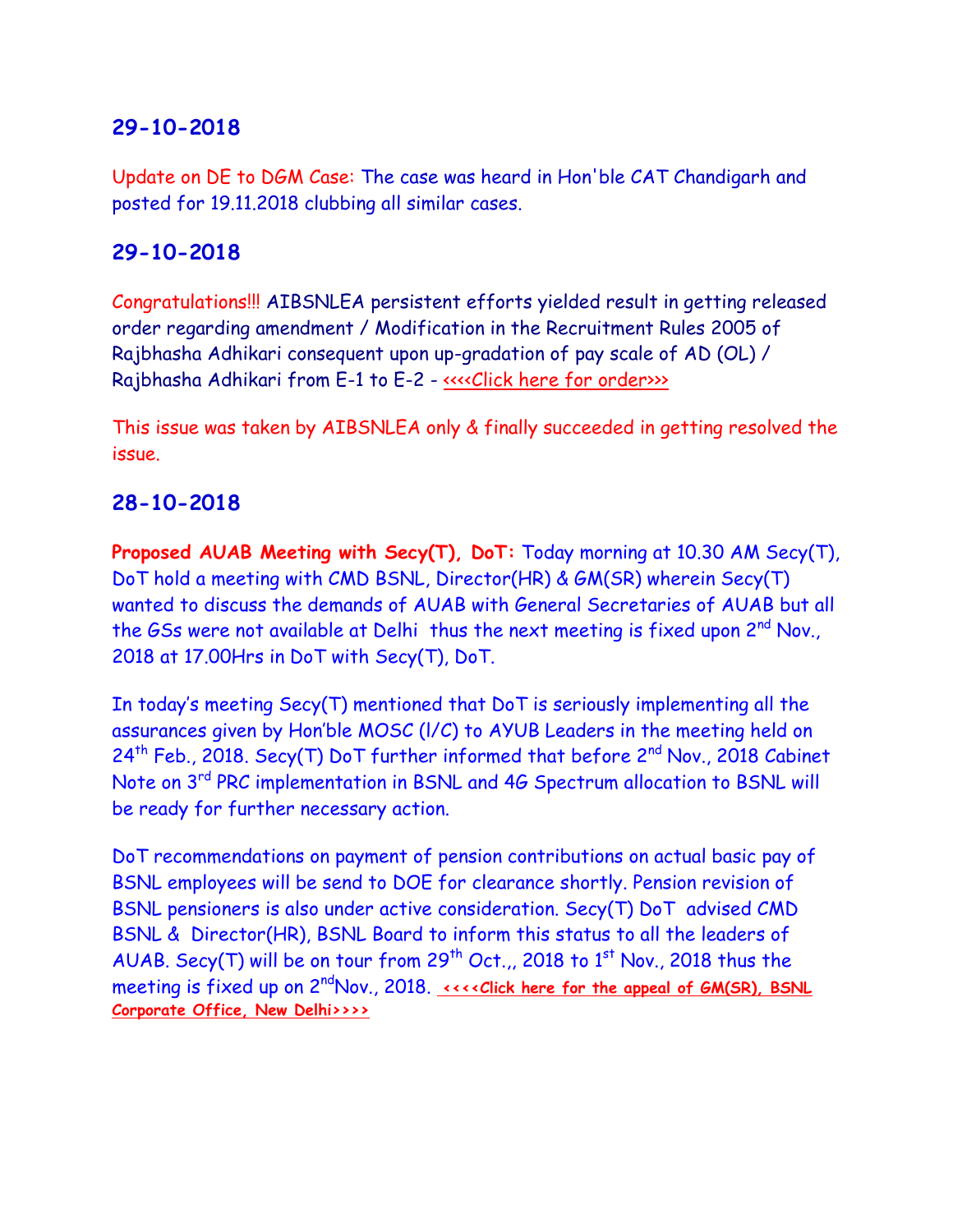Press release of the AUAB, to be issued to the media, in the "Press Meets" to be conducted on 29.10.2018:

Press release of the AUAB, to be issued to the media, in the "Press Meets" to be conducted on 29.10.2018. All Circle/Branch Secretaries are requested to issue this press release to the media in the regional language.... «<< Click here for Press [Release>>>>](http://www.aibsnleachq.in/Press%20statement%20dated%2027.10.2018.pdf)

## **27-10-2018**

**A meeting of AUAB CTD & WBTC jointly held in the RJCM room at TB on 26-10- 2018.**

**CP & ACS represented AIBSNLEA CTD in the meeting. CS was not present due to official preoccupation.**

The following decisions were taken in the meeting to implement the CHQ program.

1. On 29th october gate meeting will be at every division and at 1300 hours intimation will be given to CGM by AUAB.

2. On 30th October Dharna will be conducted at Telephone Bhawan from 1200 hours to 1600 hours.

3. Press meet will be on 13th November.

4. On 14th November A Rally will be organized from Binny Shop to Esplanade at 1400 hours by AUAB.

**All Circle and Branch leadership are requested to organise members to take part in the programme of AUAB.**

**1.On 29th Local leadership at every division will address the gate meeting. Members are requested to be present.** 

**CS will join the delegation to meet CGM.**

**2.On 30th the leadership and members of TB, TBZ and Central Branch will take part.At Lunch hour all the members from all branches will come to take part in the Dharna.**

**3.On 14th Nov all BS are requested to make sure that members in large numbers should participate in the rally.**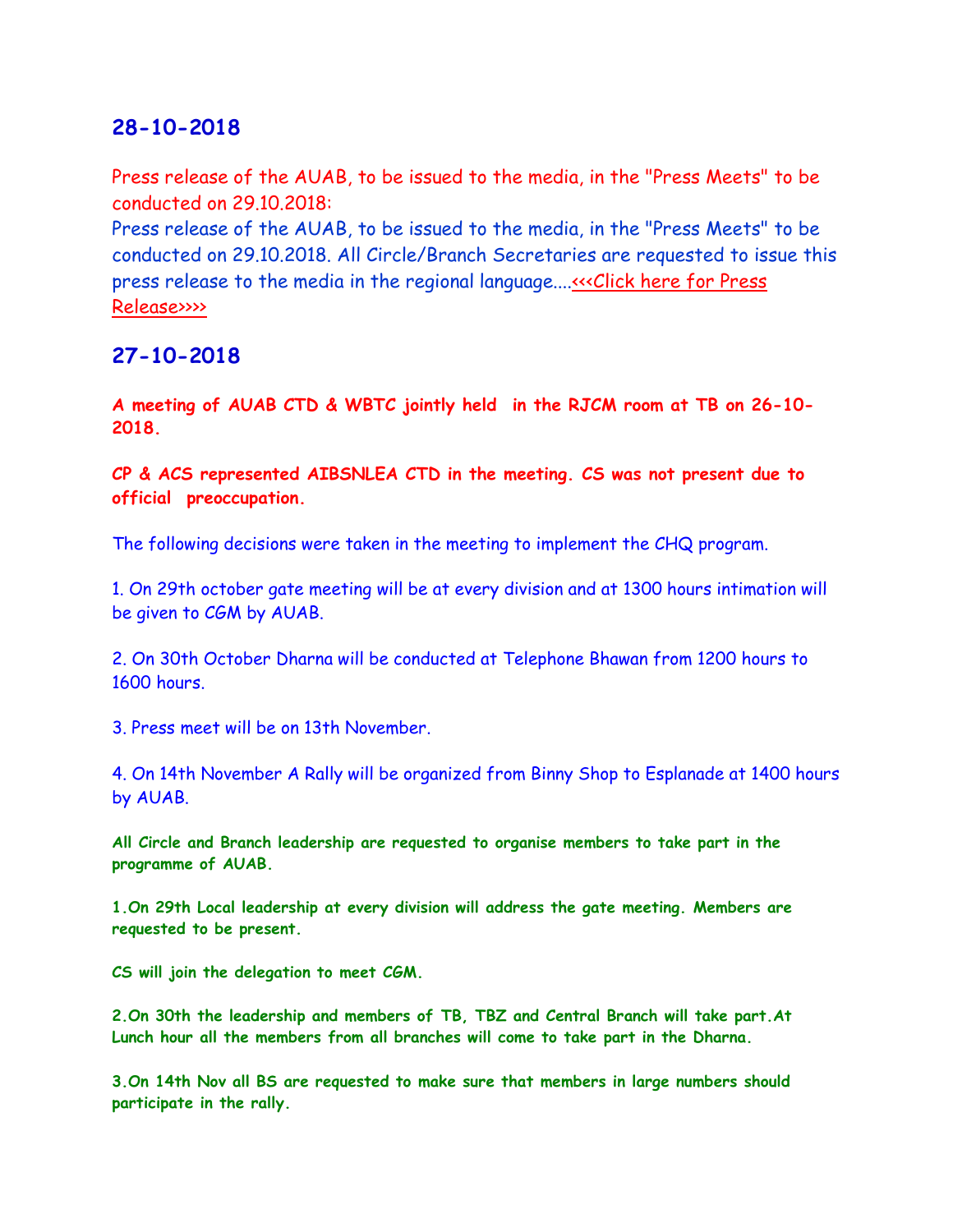#### **AIBSNLEA efforts in getting released about 13000 executives promotion orders through CPCs before implementation of proposed CPSU Cadre hierarchy :**

After the Membership verification AIBSNLEA was granted the 2nd Majority Association status and later support Association. Even after winning in the 17 Circles and losing in 14 Circles, AIBSNLEA was granted support Association status on the basis of total votes secured. Against this AIBSNLEA filed a case in the Hon'ble High Court Allahabad which is still pending for decision. After the referendum the so called Majority Association impressed upon the Management that they should only be discussed all the issues no other Association should be heard or allow to function. This created great disunity among the executives and Management very successfully divided the executives to their convenience. So called majority Association instead of killing of other Associations should have taken efforts with all Associations to bring them together on the common issues for the betterment of executive cadres but they avoided this.

**Present Status of promotions through CPCs & CPSU CH:** In view of the Court cases on TES Group "B' seniority the promotions were held up. To overcome with this situation AIBSNLEA proposed to implement CPSU cadre hierarchy in the year 2012 and to achieve this AIBSNLEA, SNEA and AIGETOA launched agitation programs in February 2013 under the banner of United Forum of BSNL Executive Associations and thereafter a Committee headed by the then PGM (FP) Shri S.R. Kapoor was constituted to discuss the matter. AIBSNLEA, SNEA and AIGETOA were the members of the committee. But due to serious difference of opinion between the staff side and management side members of the committee could not submit the report.

Again second time the then PGM (SR) Shri N.K. Narang was made the Chairman of the committee but this Committee also failed to submit the report. In the year -2015 after the Joining of New CMD Shri Anupam Shrivastava the matter was further raised and he was kind enough to further reconstitute the Committee headed by the Shri. M.A .Khan the then ED (NB), GM (Estt.) and GM (EF) were official side members and AIBSNLEA, SNEA and AIGETOA were the staff side members. After marathon meetings Mr. Khan Committee submitted its recommendations. AIBSNLEA constantly persuaded for the implementation of Khan Committee recommendations but meanwhile BSNL Management started the MV process of Executive Association which derail the process. Pers. Cell BSNL C.O. was not at all interested to implement Khan Committee report on CPSU Cadre hierarchy and ignored the views of other Executive Associations and in collusion with so called majority Association diluted the Khan Committee report and tried to limit functional promotions up to Sr. SDE level only etc. Against this dilution AIBSNLEA strongly protested with CMD BSNL, Director (HR) and they appreciated the concern of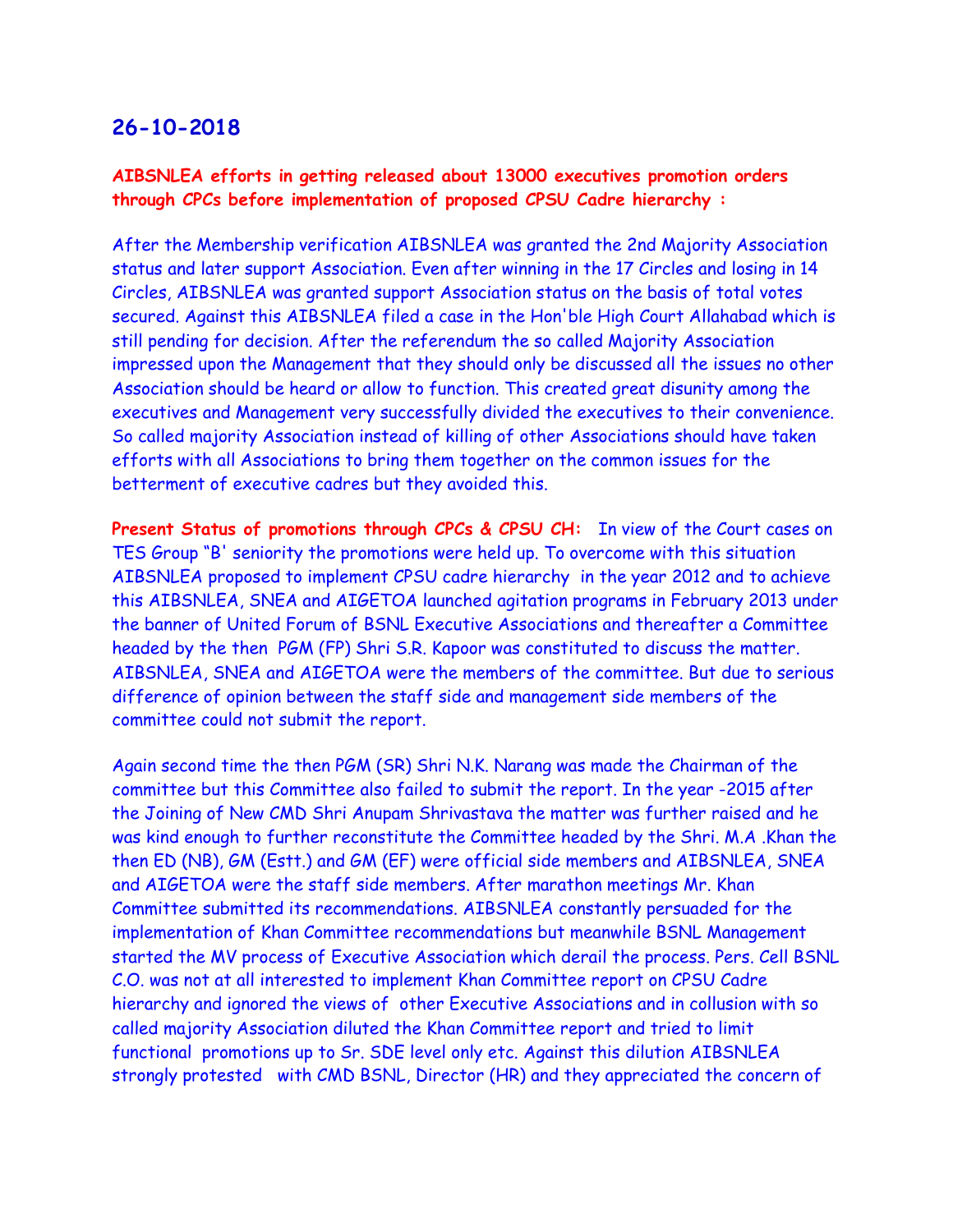AIBSNLEA and directed PGM (Pers.) to discuss the matter with AIBSNLEA wherein AIBSNLEA demanded Khan committee implementation in the true sense i.e.

- Functional promotions up to AGM level,
- E-5 Grade AGMs to be designated Jt. DGM
- Selection on the basis of numerical benchmarks,
- Reduction of residency period from SDE/ AO to DE/CAO from 12 years to 5 years,
- Date of effect from the last DPC conducted and ;
- SC/ST roaster implementation as per DoP & T guidelines
- No functional Post of Sr SDE/Sr AO
- No MT recruitment beyond JTO /JAO cadre etc.

PGM (Pers.) after detailed discussions incorporated some suggestions of AIBSNLEA i.e. functional promotion up to AGM level, Jt. DGM designation E-5 grade AGMs and bench marks on numerical basis etc. This got approved by the MC and thereafter BSNL Board.

AIBSNLEA persuaded up to level of JS (Admin), DoT cum Govt. Nominee Director in BSNL Board for improvement in Draft CPSU instead of the implementation of half cooked policy with severe Bottlenecks . which yielded result as Board while giving approval to CPSU cadre hierarchy directed to complete the ongoing CPCs before implementation of CPSU CH.

BSNL Board approved the CPSU Cadre hierarchy with date effect from its date of notification i.e. prospective date. It created path hole in CPSU Cadre hierarchy concept and most of the existing executives are not benefited with this policy. However, knowing this fact AIBSNLEA convince the BSNL Management to held CPCs to promote all the eligible executives to the next grade on functional basis before implementation of the CPSU Cadre hierarchy. BSNL Management appreciated AIBSNLEA concern and conducted CPCs in all the cadres and promoted about 13000 executives to the next higher grade on functional basis. This could not be tolerated by the so called majority Association and they protested against holding of CPCs and demanded to implement CPSU cadre hierarchy only. But they failed and to create a road block and they demanded parity among all the cadres which was not immediately possible as in all the Cadre there was difference from DoT legacy. To stall the process of CPCs filed contempt cases against CMD and Director (HR) for issuing promotions. It frustrated the Management and finally all the promotions through CPCs are stalled. AIBSNLEA is still trying that as soon as the contempt cases are settled promotions should be made available through CPCs immediately to benefit the executives' monitory and status. Now so called majority Association is claiming that due to their pressure on CPSU Cadre hierarchy, CPCs has taken place which is beyond truth.

**AIBSNLEA efforts in achieving 30% Superannuation benefit for the BSNL recruited employees :-** AIBSNLEA along with other unions and associations strongly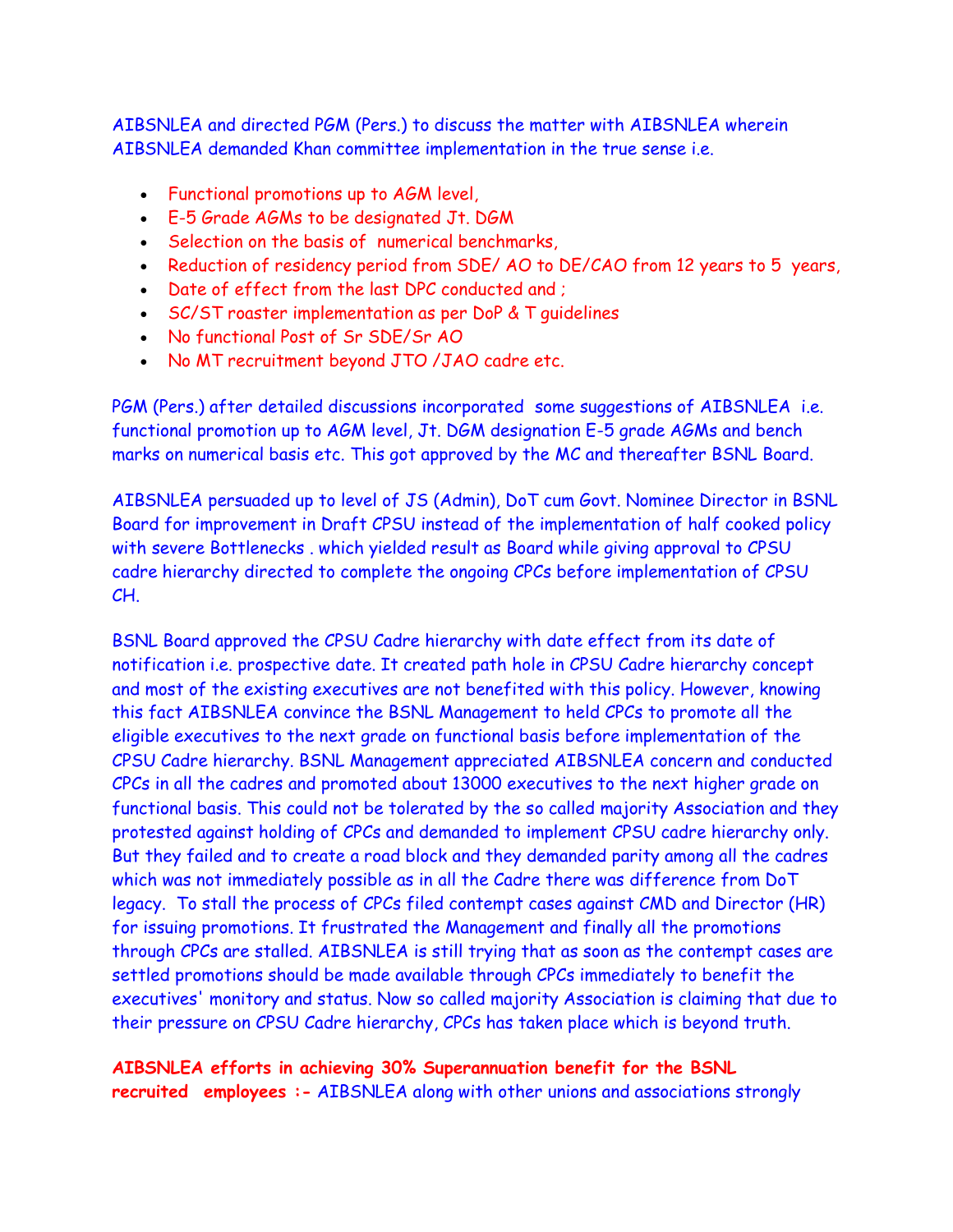demanded 30% superannuation benefit to BSNL recruited executives as per the recommendations of 2nd PRC. BSNL was giving 18% superannuation benefit in terms of gratuity, EPF and Medical benefit etc., to BSNL recruited employees. The pension through EPF is a meager amount to DR employees in comparison to BSNL absorbed employees Pensionary benefit as per the CCS(CCA)Rules.1972.The EPF contribution of DR employees was also settled by the vigorous pursuance of AIBSNLEA in the year 2004-2005 and persuaded to Provident fund authorities for making it transparent and online assessed. To achieve 30% superannuation benefit AIBSNLEA continued its efforts initially in BSNL C.O. Establishment cell where the GM(Estt.) was accepting only 1% contribution which was not agreed by us and on our demand a committee headed by Smt Geeta Rao the then ED(Finance )was constituted to whom AIBSNLEA pleaded for 12% remaining superannuation benefit and the committee recommended 3% contribution. In the month of May-June 2016 AIBSNLEA and AIGETOA under the banner of United Forum of BSNL Executives Associations launched the agitation programme and got achieved 3% contribution from BSNL in superannuation benefit. However, AIBSNLEA continued its efforts to increase it upto 12% and management further considered to increase 2% and total now 5%.AIBSNLEA efforts will continue to achieve 12% contribution to achieve 30% superannuation benefit to BSNL recruited employees. .

#### **E2 and E3 standard Pay scales to JTO and SDE equivalent executives :**

After the 2<sup>nd</sup> PRC recommendations notified in March -2009, AIBSNLEA demanded standard Pay Scales E2 and E3 to JTO and SDE equivalent executives. And got rectified the Pay anomaly from the Sh. K.C.G.K. Pillai, the then PGM(FP) committee report by giving 5-advance increments in the revised Pay Scale after 2<sup>nd</sup>PRC implementation which removed the pay anomaly of JTO/JAO. Initially issue of granting intermediary pay scales E1-A and E2-A to JTO and SDE equivalent executives was sent to DOT/DPE by BSNL but DPE denied to grant intermediately pay scales, these intermediary pay scale effort was made by BSNL but all the time DPE disagreed BSNL proposal. In view of the DPE denial of intermediately Pay scales AIBSNLEA and AIGETOA demanded the standard pay scales E-2 and E-3 to JTO and SDE equivalent executives and subsequent upgradation of E-3 to E-4,E-4 to E-5, E-5 to E-6 and E-6 by E-7. Accordingly on 06.06.2016 BSNL management sent proposal to DOT recommending replacement of E1-A by E-2, E-2A by E-3 and upgradation of subsequent pay scales of E-3 by E-4,E-4 by E-5 , E-5 by E-6 and E-6 by E-7.This proposal was in active consideration of DOT. But after the membership verification of Executive Association in Dec.2016 Majority Association mounted the pressure on BSNL management to limit the proposal up to the replacement of E1-A by E-2 and E-2A by E-3 only. BSNL Management further send a revised proposal to DOT limiting replacement of Pay scales E1-A by E-2 and E-2A by E-3 and the subsequent upgradation of E-3 by E-4,E-4 by E-5 , E-5 by E-6 and E-6 by E-7 may be considered at the time of implementation of 3<sup>rd</sup>PRC. This kind of modification was not appreciated by DOT and they categorically mentioned that in case E1A and E2A are replaced by E2 and E3 Pay scales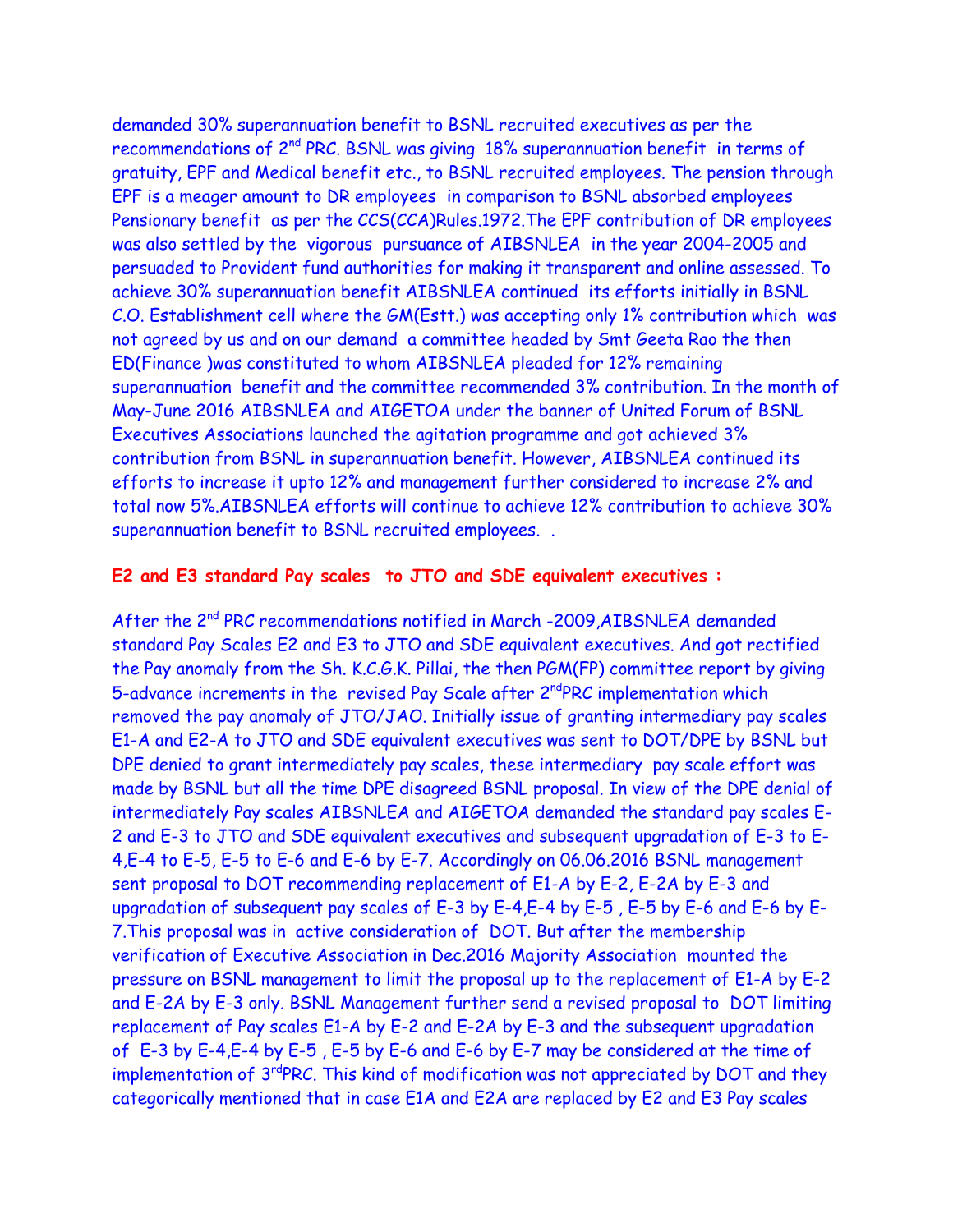leaving aside the upgradation of subsequent pay scales will invite litigation and not logical. In view of this DOT Administration decided to downgrade the E1A by E1 and E2A by E2 standard scales and issued the Presidential orders. In a systematic manner the issue was killed by the so called Majority Association. However, AIBSNLEA will continue its efforts to get replaced E1A by E2 and E2A by E3 and subsequent upgradation of E-3 by E-4,E-4 by E-5 , E-5 by E-6 and E-6 by E-7 .

# **24-10-2018**

GS writes to

**The Director (HR),BSNL Board, regarding** 

(a) Representation from Shri K.D. Bhagat HR No. 198908932, PS to PGM (NWO-II/CFA), CTD regarding cancellation of E2-E-3 IDA pay scale up gradation order under EPP and refix in the lower E2 pay scale with continuous Increment due to failure in clearing prescribed online E2 –E3 exams within maximum allowed three attempts

(b) Requests for transfer / posting / cancellation / retention in the Cadre of Accounts officers ....[.\( see letter \)](http://aibsnleawb.org/24102018.pdf) 

# **24-10-2018**

**Meeting with GM (Pers)**

#### **GS & President met GM (Pers) and discussed regarding**

A) JTO to SDE (T) Promotion: We requested GM (Pers) for the immediate issuance of Promotion order from JTO to SDE for the 5000 vacant posts in the cadre of SDE (T). GM (Pers) informed that the exemption application of CMD BSNL personal appearance in the JTO to SDE Promotion Contempt case in the Hon'ble CAT Ernakulam has been filed and the case is listed for hearing on 29.10.2018 after the clearance from the Court for CPC from JTO to SDE (T) will be expedited.

BSNL has also filed review Petition against the Hon'ble High Court Kerala Judgement.

**B) AO to CAO Promotion:** We resented against the delay in the process of promotion from AO to CAO on the pretext of legal opinion. The stay order was vacated by the Hon'ble CAT Chandigarh one and half month before but the promotion orders are not being issued. GM(Pers) informed that a meeting is being hold by Director (HR) today to discuss the matter and some break through will be made in this direction to issue AO to CAO Promotion orders immediately.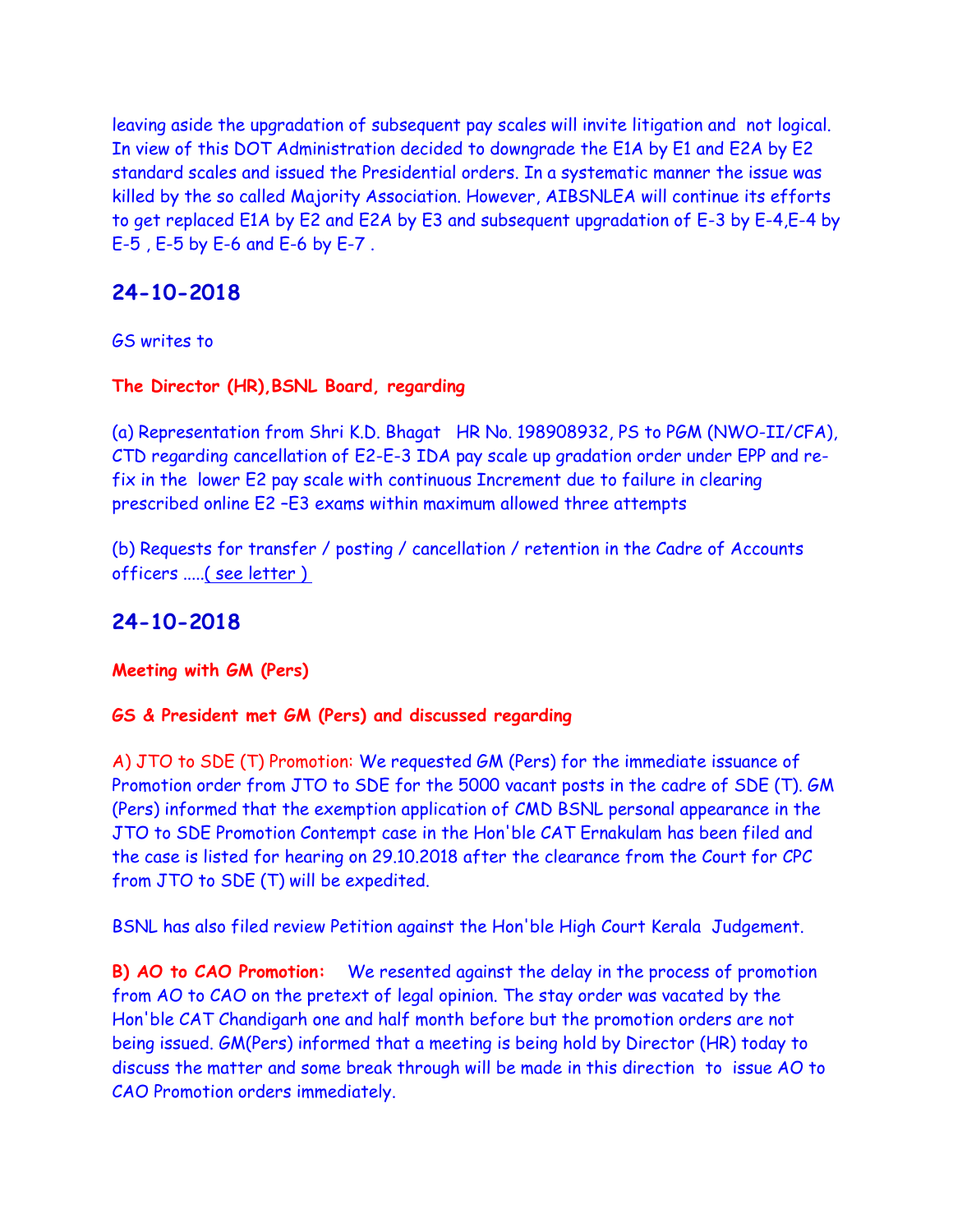**C) CAO to DGM (F) Promotion:** We requested GM (Pers) to get approved CAO to DGM(F) CPC minutes from CMD BSNL which is kept pending for more than one month. We explained the GM (Pers) that no Contempt case or Stay is pending in any Court for the CAO to DGM(F) Promotion and the CAO to DGM(F) CPC was conducted after the approval MC of the BSNL Board. After detailed discussion GM (Pers) assured to discuss the issue with the CMD for getting early clearance.

**D) Consideration of some request/ tenure transfer of SDEs/DEs /DGMs:** We requested for the consideration of some request /tenure transfer cases of SDEs/DEs/ DGMs on genuine grounds. GM (Pers.) assured to look into the matter for early consideration.

# **24-10-2018**

GS writes to Shri Anupam Shrivastava, CMD BSNL regarding issuance of promotion order from JTO (T) to SDE (T) - ............[.<<<<Click here for letter>>>](http://www.aibsnleachq.in/CMD_181024_1.PDF)

## **24-10-2018**

GS writes to Shri Anupam Shrivastava, CMD BSNL regarding filling- up of the vacant DGM (F) Posts ............[.<<<<Click here for letter>>>](http://www.aibsnleachq.in/CMD_181023.pdf)

## **23-10-2018**

**Meeting with DDG (Estt) DOT:**

GS & President met DDG (Estt), DOT and discussed regarding

**A) Pension Revision:** We requested the DDG (Estt), DOT for the Pension Revision of BSNL Pensioners by delinking the Pay Revision as the Pension of BSNL Pensioners is also being paid under CCS (CCA) Pension Rules 1972 as Govt. Pension. DDG (Estt) mentioned that the BSNL Pensioners Pension is being paid as per the CCS (CCA) Pension Rules 1972 but there is no mention about the Pension Revision. Govt. Pensioners Pension is being revised along with the Pay Revision as the practice. Similarly the BSNL Pensioners Pension Revision was also made along with the Pay Revision of BSNL Employees on implementation of 2<sup>nd</sup>PRC. At present 3<sup>rd</sup> PRC implementation in BSNL is under consideration in DOT and after the Pay Revision only the Pension can be revised. This stand has been taken by the Establishment Cell of DOT.

**B) Payment of Pension contribution on Actual basic pay instead of Maximum of the Pay:** DDG (Estt) informed that n the meeting held on 17.10.2018, Hon'ble MOSC(IC) has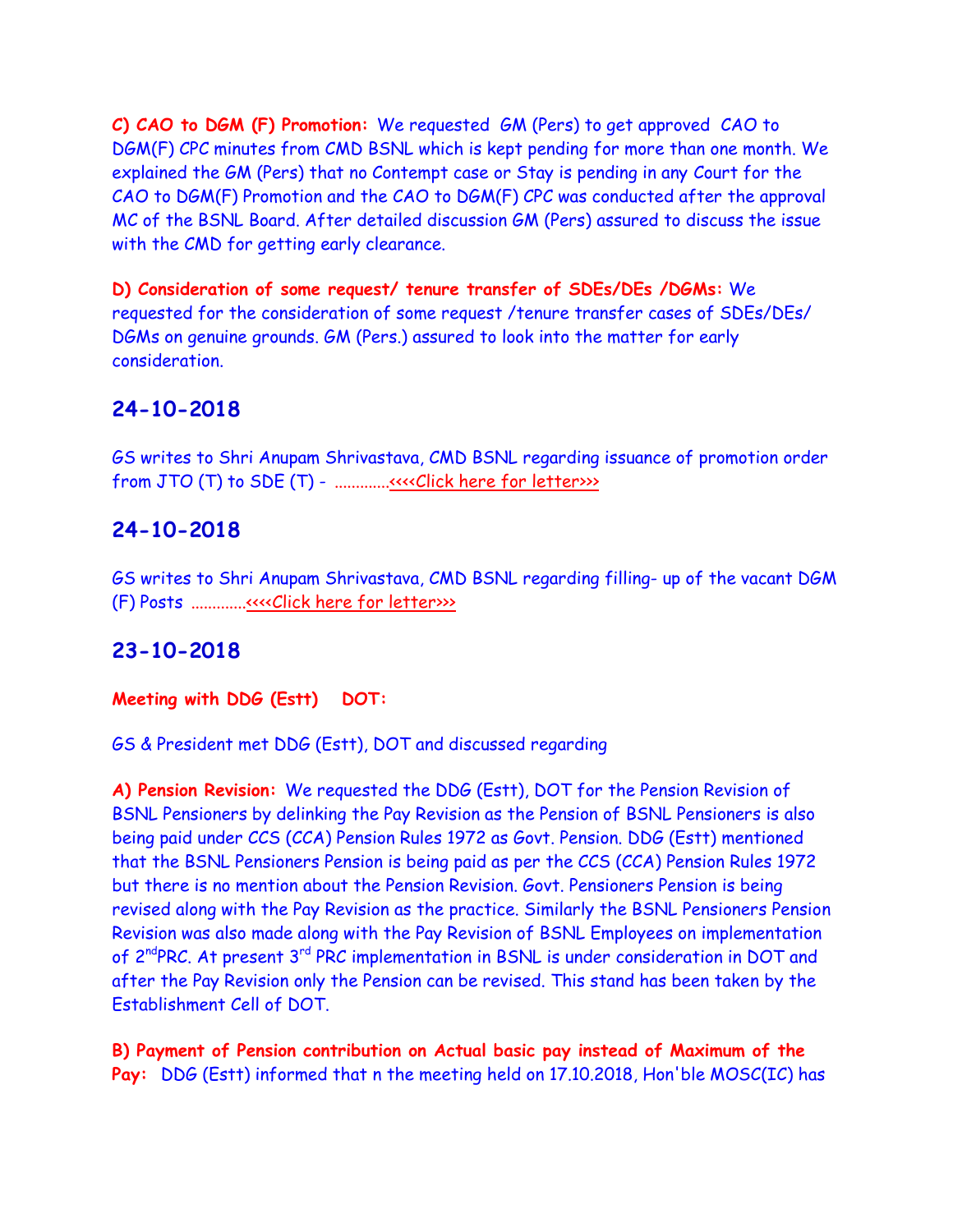directed the Member (Finance) to look in to the matter. Thus some early decision is expected in this regard.

**C) CGHS Medical Facilities to BSNL Pensioners:** We appraised the DDG (Estt) that in some Circles where the BSNL Pensioners have applied to switch over to CGHS Medical facility from BSNL MRS are not being allowed by the respective Circle Medical Authorities on the pretext that the Head of Account has not been mentioned in the PPO. The same has been clarified by the respective Circle CCAs and the Head of Accounts is also given but the Medical Authorities wants a copy of the letter of DOT Budget Cell. We requested DDG (Estt) to settle the issue. DDG (Estt) advised us to give a letter in this regard for necessary action. We will submit the Letter shortly.

# **23-10-2018**

**Meeting with DDG (PM) DOT:**

#### **GS & President met DDG (PM), DOT and discussed regarding**

A) Implementation of 3<sup>rd</sup> PRC in BSNL: DDG (PM) DOT who is dealing with the Revival Plan of BSNL mentioned that this issue can be sorted out at the level of Hon'ble MOSC(IC) only. Administrative Channels will restrict as per the 3<sup>rd</sup> PRC recommendations only. He also confirmed that there was a meeting with Hon'ble MOSC(IC) on 17.10.2018 on BSNL Revival wherein also the matter was discussed.

B) 4G Spectrum allocation to BSNL: DDG (PM), DOT mentioned that the Cabinet Note for the allocation of 4G Spectrum to BSNL has been sent to DOE for comments. After the clearance from DOE further action will be taken.

## **23-10-2018**

**Meeting with Director (PSU) DOT:**

#### **GS & President met Director (PSU), DOT and discussed regarding**

**A) Implementation of 3rd PRC in BSNL**: Director (PSU) confirmed that the BSNL proposal for 3rd PRC with 15% fitment benefit is being returned to BSNL for reexamination on the basis of the queries made by the Internal Finance of DOT. He further mentioned that this proposal will be sent back to BSNL within this week only.

**B) 4G Spectrum allocation to BSNL:** Director (PSU) informed that the Cabinet Note for the allocation of 4G Spectrum to BSNL has been sent to the higher ups for consideration.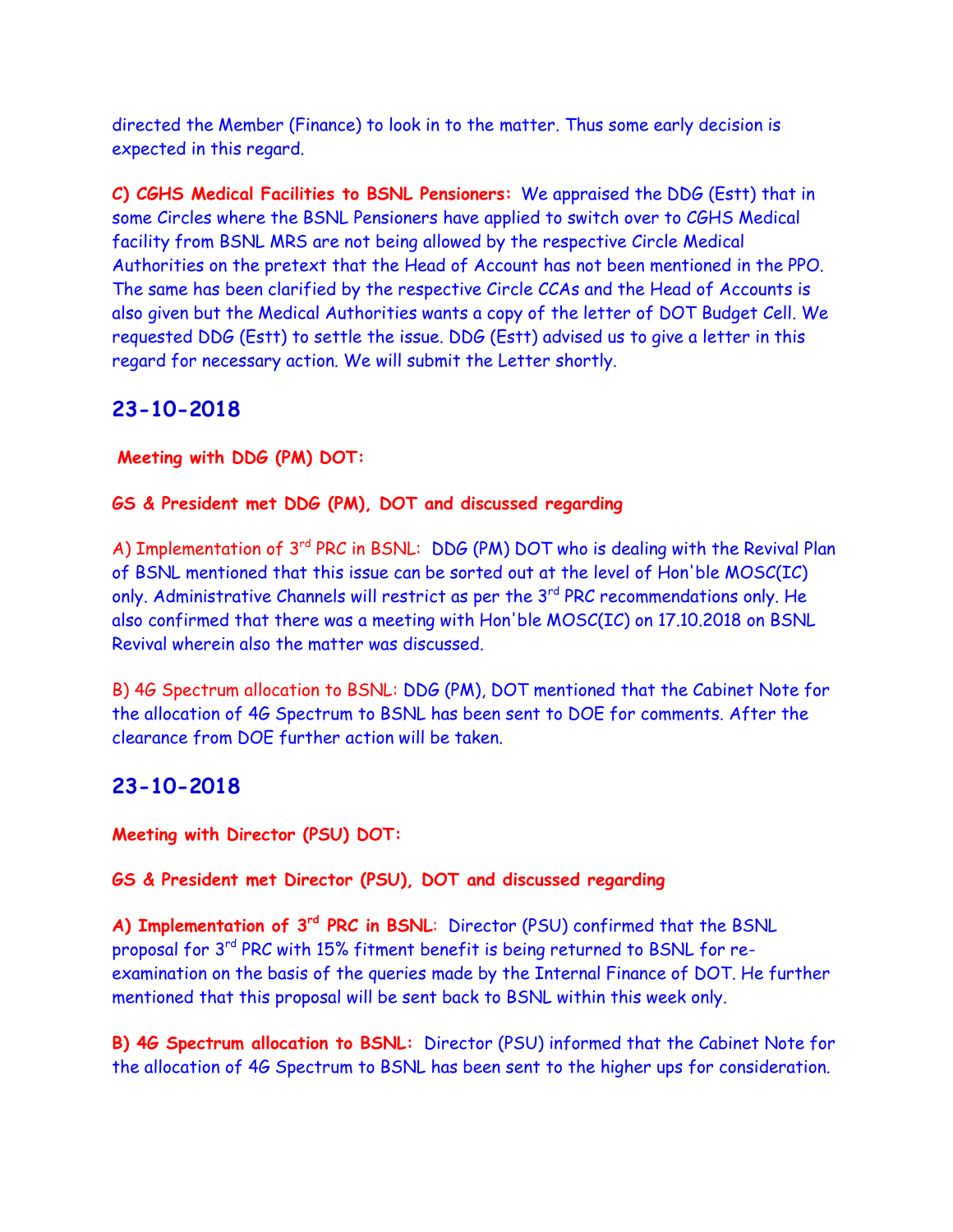**Meeting with CMD BSNL: GS, President, met CMD BSNL and discussed regarding: (a) Promotion from AO to CAO:** We expressed our serious concern against non- issuance of the promotion order from AO to CAO even after the stay order vacated from Hon'ble CAT Chandigarh one and half month before. The AOs promoted in the year 2003 and 2005 are still waiting for CAO promotion. We explained him about the stalemate created in Pers / SEA Cell of BSNL Corporate Office on SC & ST roster implementation after the Judgement delivered by the Hon'ble Supreme Court and on the pretext of Senior Advocate opinion. CMD after detailed discussion assured to discuss the matter with Director (HR) for an early solution.

**(b) CPCs in all the streams of BSNL:** We requested CMD BSNL to allow holding of CPCs in all the disciplines of BSNL to the eligible executives for their promotion in the next higher grade. CMD BSNL after discussing the status of the various court cases pending, assured that after the settlement of these pending court cases the process of CPCs will be considered.

**(c) Implementation of 3rd PRC in BSNL, Pension Revision, Payment of Pension Contribution on actual basic and Allotment of 4G Spectrum etc.,:** We apprised CMD regarding meeting with Hon'ble MOSC(I/C) and meetings in DOT. We requested CMD BSNL to use his good office in DoT/MOSC office for getting implementation of 3rd PRC in BSNL and settlement of other issues. CMD, BSNL mentioned that he will discuss the matter with Hon'ble MOSC(I/C) and will try to arrange a meeting on 29.10.2018.

**d) Financial Viability of BSNL:** We appraised him about our Seminar on "BSNL at Your Door Step" arranged by AIBSNLEA Tamilnadu Circle at Madurai which was inaugurated by the CGM TN Circle and PGM Madurai on 13.10.2018. More than 200 Executives attended the Seminar. We also expressed our serious concern against Revenue dip in Kerala circle also in this Financial Year. CMD appreciated the efforts taken by the AIBSNLEA and mentioned that Kerala Circle should continue to provide 4G Service to our Customers with the available resources. He further empathized that we should market our available Services in a aggressive manner because the BSNL Services are still better than any other Service Provider.

#### **22-10-2018**

**Meeting with Director (HR) BSNL Board: GS, President and AGS (Finance) met Director (HR), BSNL Board and discussed regarding**

**A) AO to CAO Promotion:** We resented against the delay in the process of promotion from AO to CAO by SEA Cell BSNL C.O. on the pretext of legal opinion. The stay order was vacated by the Hon'ble CAT Chandigarh one and half month before but the promotion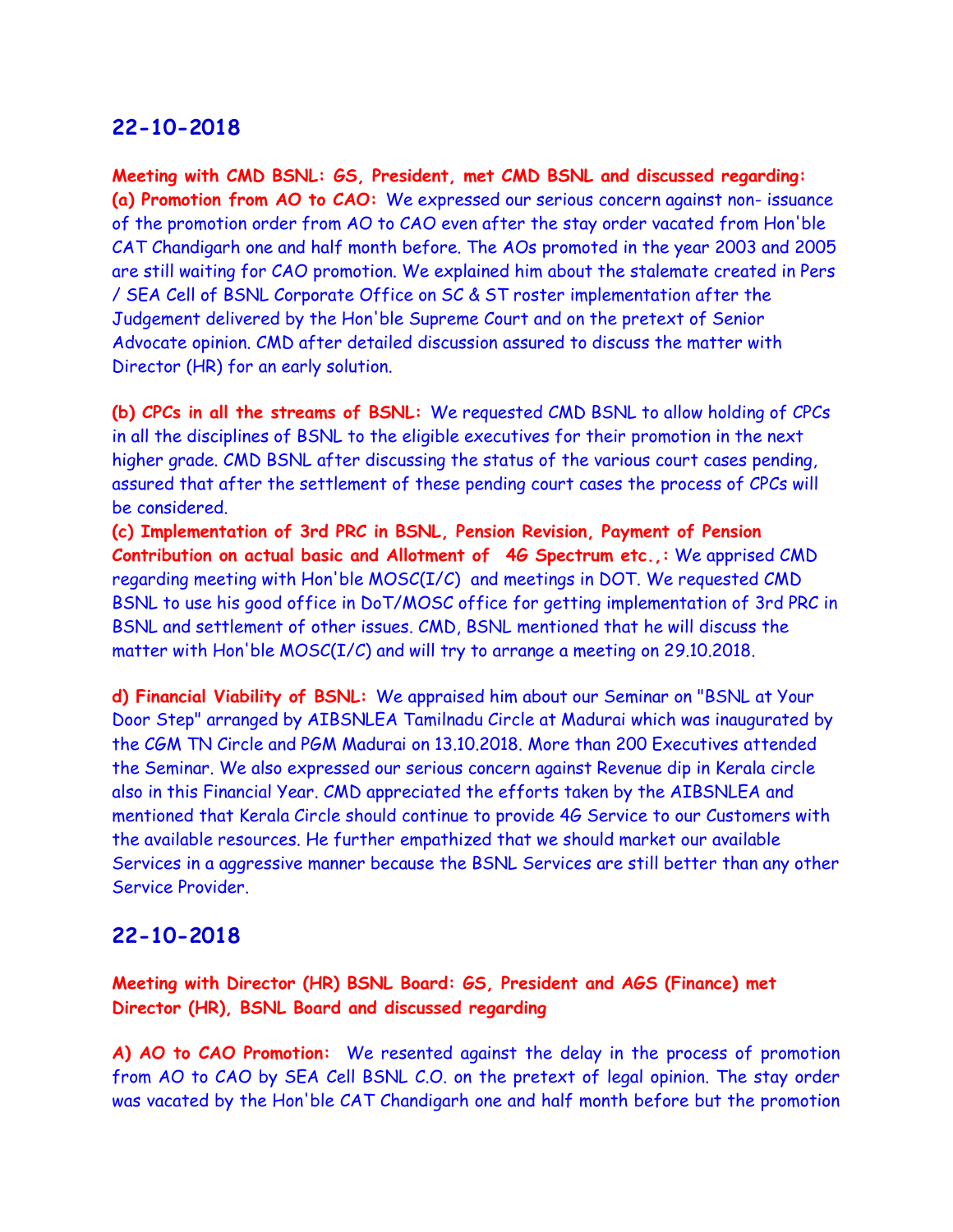orders are not being issued. Director (HR) mentioned that after our last meeting she has already directed Sr.GM(FP) to discuss the matter for an early resolution but last week Sr.GM(FP) was on leave and in this week itself some decision will be taken to issue AO to CAO Promotion.

**B) Consideration of request/ tenure transfers of AOs /CAOs/ DGM (F)s:** We requested DIR (HR) for the consideration of request/ tenure transfers of AOs /CAOs/DGM(F)s. Also expressed our serious concern against the transfer orders issued by SEA Cell on "Pick & Choose" method. DIR (HR) informed that GM(SR) was asked to take the para wise comments on our letter dated 9.10.2018 from Sr.GM(FP) and the same has been now received which will be examined and judicious decision will be taken shortly.

**C) Delay in reimbursement of medical claims:** We expressed our serious concern against the delay in reimbursement of the medical claims of BSNL serving employees for the last 2-3 months and BSNL pensioners for last six months respectively.. We requested to timely release funds against medical claims. Dir (HR) mentioned that Management is seriously taking efforts to obtain Loan from Banks for meeting the latest financial crunch and assured that all the pending medical claims will be settled in the next month November 2018.

**D) Implementation of 3rd PRC in BSNL, Pension Revision, Payment of Pension Contribution on actual basic and Allotment of 4G Spectrum etc.,:** We requested DIR(HR) to use her good office in DOT for the settlement of 3rd PRC in BSNL, Pension Revision, Payment of Pension Contribution on actual basic and Allotment of 4G Spectrum etc.Dir (HR) informed that in last week i.e., on 17.10.2018 she attended a meeting with Hon'ble MOSC(IC) in the presence of Secretary (Telecom ), Member (Finance), SST and other Senior Officers of DOT with reference to revival of BSNL wherein she pleaded that BSNL should be allowed to take Loan from Banks with the Letter of Comfort to meet the OPEX. During discussion DOT Officers informed that the 3rd PRC proposal approved by the BSNL Board will be returning back to BSNLfor their own consideration. But without the settlement of excess payment towards the Pension contribution and allowing BSNL to take Loans from Banks how this issue can be settled by the BSNL. Thus she advised to further take up the matter with the Hon'ble MOSC(IC) only to settle these issues at DOT level itself because these are under the purview of DOT only.

GM (SR) & OSD were also present in the meeting.

## **22-10-2018**

AUAB served notice to Secy(T), DoT & CMD BSNL regarding non-implementation of the assurances given by the Hon'ble MOS(C) - issuing notice for agitational programme...[.<<<Click here for notice>>>](http://www.aibsnleachq.in/Non%20implementation%20of%20assurances.PDF)>

## **15-10-2018**

BSNL CO issues order of IDA increase to 135.6 per cent wef 01-10-2018 [\(see order\)](http://aibsnleawb.org/ida1018.pdf)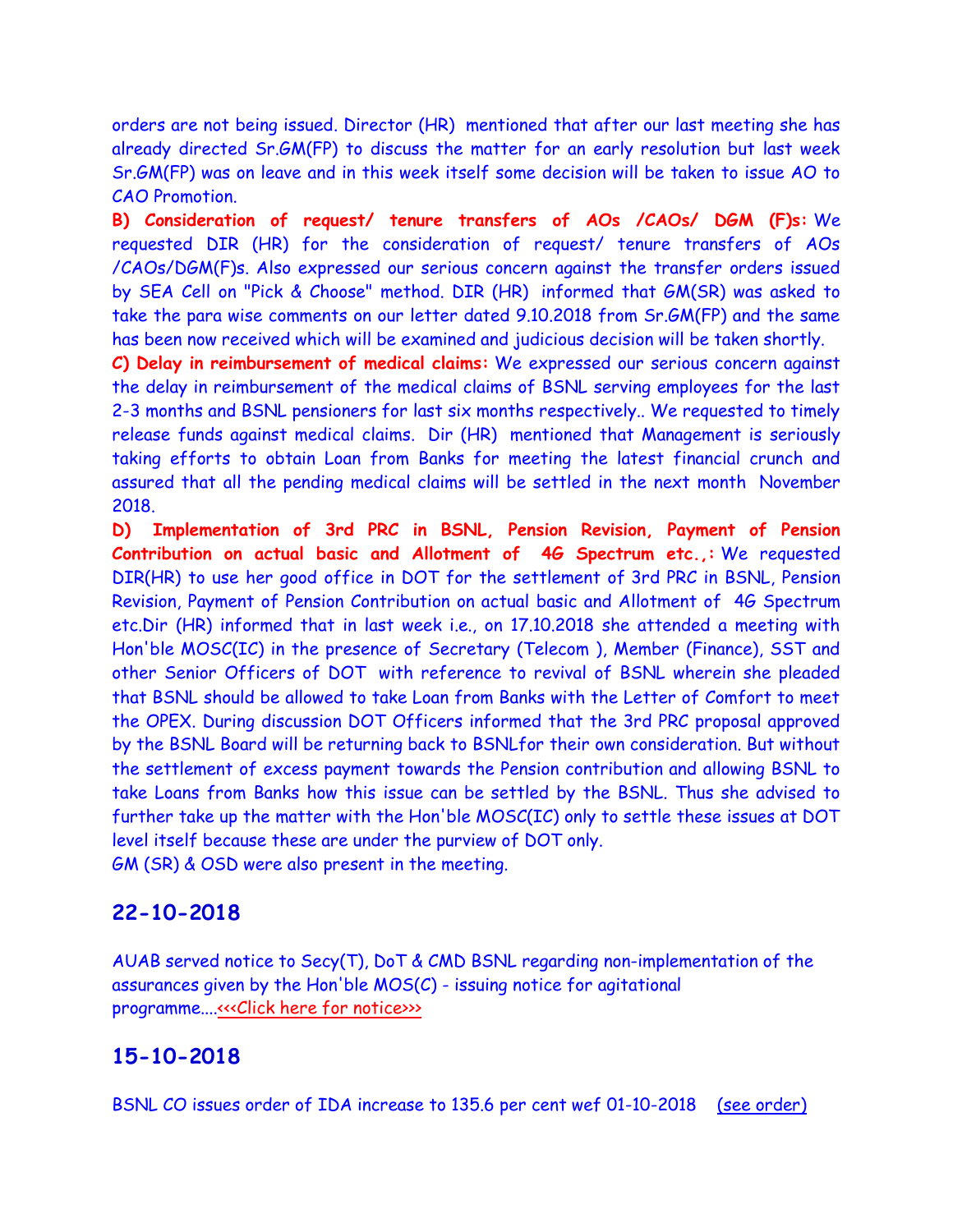#### **Update on DE to DGM promotion case :**

In Hon'ble CAT Bench Chandigarh: The case could not come up for hearing due to paucity of time and posted for next date of hearing on 29.10.2018.

## **09-10-2018**

**AIBSNLEA Meeting with Shri Manoj Sinha Ji, Hon'ble Minister of State for Communications (I/C), Govt. Of India:** GS, President, AGS (Fin) and AGS(DR) met with Hon'ble MOSC (IC) Shri Manoj Sinha Ji for early settlement of various issues viz. (i) Implementation of 3rd PRC with 15% fitment benefit in BSNL(ii) Revision of pension of BSNL Pensioners (iii) Payment of pension contribution on actual basic Pay (iv) Allocation of 4G spectrum to BSNL (v) Payment of pension through existing Banking CPCs instead of **CCA** 

Hon'ble Minister mentioned that BSNL should have serious approach towards Its Revival. BSNL has to grab the opportunity through **"BSNL Wings"** and FTTH connections and increase its revenue as finally burden will come only on BSNL. BSNL should increase its CFA customer base from 1 crore to 1.5 crore during next 8 months to increase its revenue. In mobile segment there is stiff competition. We insisted that about 20 lakhs people dependent on BSNL and are watching with hope towards Hon'ble Minister. We requested that Hon'ble Minister can only decide the fate of these 20 lakh people as approach of Bureaucracy is always as per line of rule book.

After detailed discussions, Hon'ble Minister assured that after arrival of Secretary (T) from US tour on 14.10.2018, he will hold a meeting with Secretary (T) and CMD, BSNL. Unions and Associations may also be invited for aforesaid meeting and try to resolve issues at earliest. On our pleading Hon'ble Minister assured to give good news within this month itself.

We provided all the letters addressed to Hon'ble MOSC (IC) on above issues which he marked to Shri Saket Kumar , PS, (IAS) to conduct above meeting .

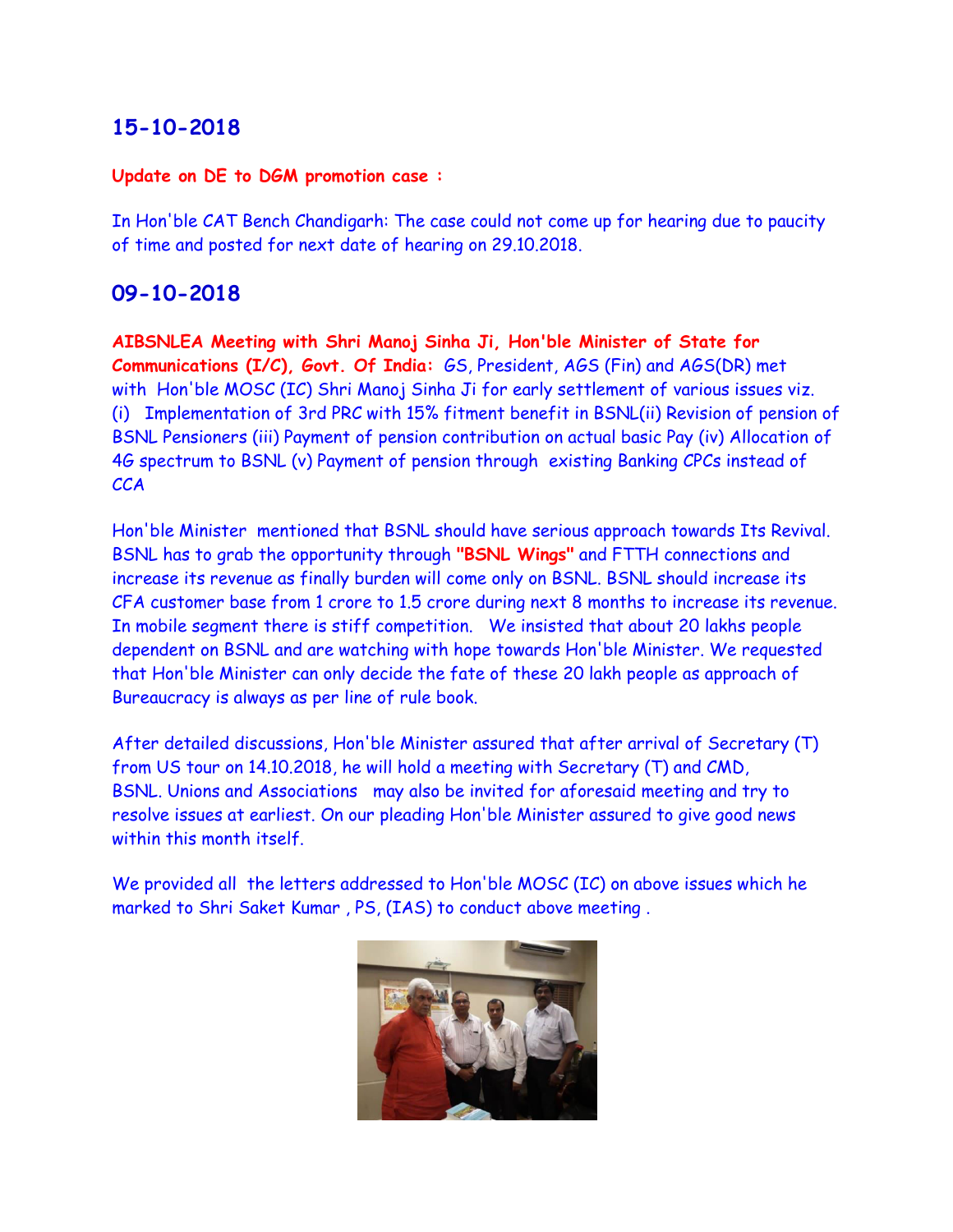**Meeting with DDG (Budget), DoT:** GS, President AGS(F) and AGS (DR) met DDG (Budget) ,DOT and enquired about clearance on the proposal of BSNL Board for the implementation of 3rd PRC in BSNL with 15% fitment benefit. DDG (Budget) mentioned that the file is already sent to nodal cell of DoT with its comments that decision in this regard may only be taken by Cabinet. We requested for favourable comments on file when case come into finance for vetting of Cabinet Note .

## **09-10-2018**

#### **Meeting with Director (HR) BSNL Board:**

GS, President and AGS (Finance) met Director (HR), BSNL Board and apprised her regarding meeting with Hon'ble MOSC(I/C) and meetings in DOT. Director (HR) appreciated the efforts of AIBSNLEA in this regard. We further discussed regarding

**A) AO to CAO Promotion:** We further requested the DIR HR) for kind consideration the promotion from AO to CAO subject to DOP&T guidelines /endorsement on SC/ ST roster implementation. DIR (HR) assured to look into the matter.

**B) Consideration of request/ tenure transfers of AOs /CAOs/ DGM (F)s:** We requested DIR (HR) for the consideration of request/ tenure transfers of AOs /CAOs/DGM(F)s in finance wing. DIR (HR) assured to look in to the matter .

## **09-10-2018**

Estt. Cell of BSNL Corporate Office, New Delhi endorsed DPE order regarding revision of IDA at revised rates i.e. 135.6% w.e.f. 01.10.2018 w.r.t Board level and below Board level post including non-unionised supervisors in CPSEs - **[<<<Click here for order>>>](http://www.aibsnleachq.in/IDA%2001.10.20180001.pdf)**

## **09-10-2018**

#### **GS writes to**

 Shri Anupam Shrivastava, CMD BSNL regards request for filling up the vacant CAO Posts **<[<<Click here for letter>>>](http://www.aibsnleachq.in/CMD_181009.PDF)**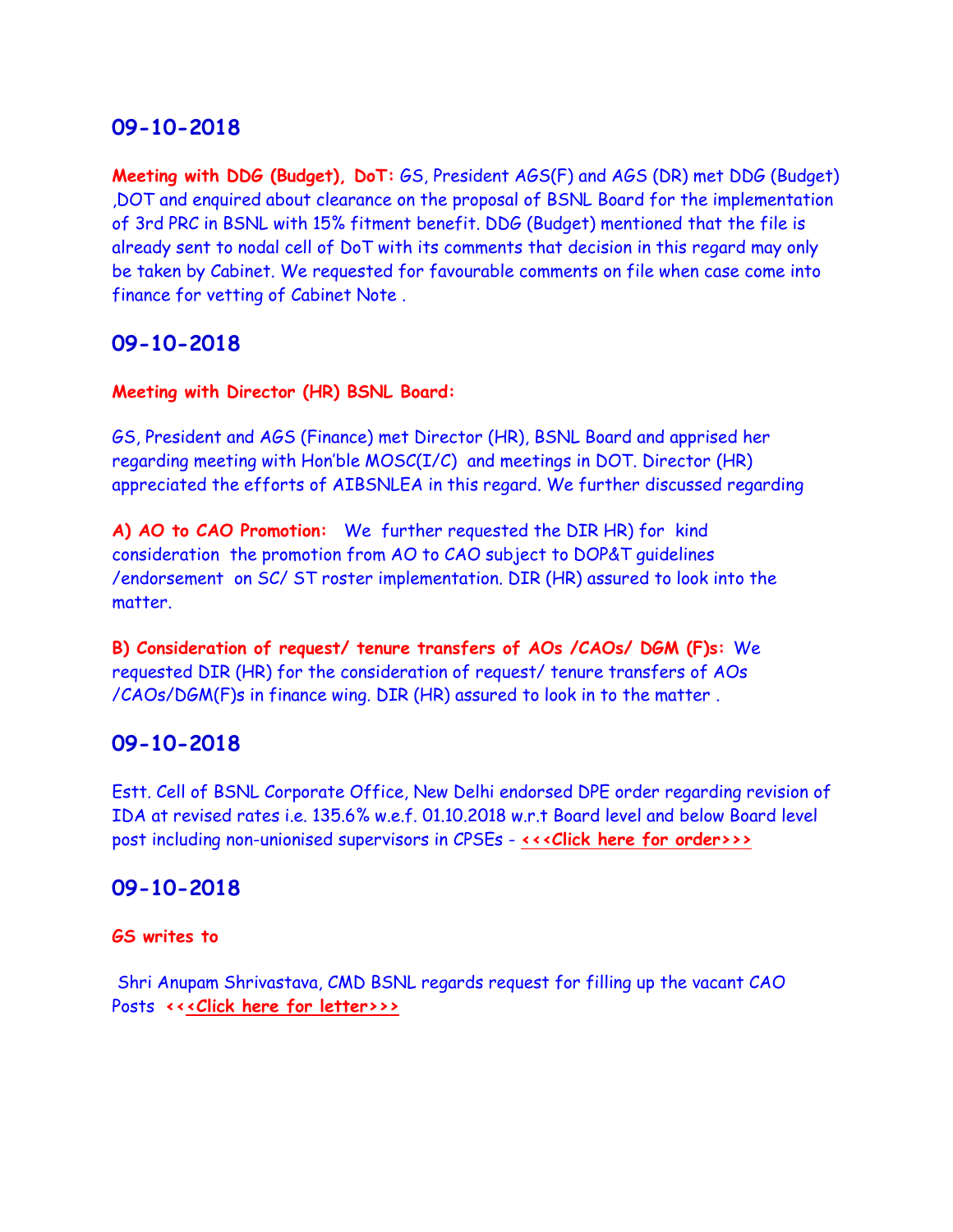#### **Meeting with Director (HR) BSNL Board:**

GS, President and AGS (Finance) met Director (HR), BSNL Board and discussed regarding

A) AO to CAO Promotion: We requested the DIR HR) for considering the promotion from AO to CAO. DIR (HR) in the presence of Sr.GM (FP), GM (Pers) and OSD and discussed the matter in detail on SC & ST roster implementation vis-à-vis Hon'ble Supreme Court judgement. Sr.GM (FP) informed that today Senior Advocate Shri R.D.Agarwala has submitted the legal opinion wherein he has opined that let, DOP&T issue the endorsement/guidelines on the basis of Hon'ble Supreme Court judgement on SC &ST roster implementation. Till that time BSNL should restrain from issuing promotion orders. We contested against that and requested DIR (HR) to take appropriate decision in this regard so that promotions can be made. DIR (HR) further mentioned that she will further discuss the matter and will upload the view of the BSNL Management on this issue in the BSNL Intranet Portal. The decision will be applicable to all the cadres for promotions.

B) Consideration of request/ tenure transfers of AOs /CAOs/ DGM (F)s: We requested DIR (HR) for the consideration of request/ tenure transfers of AOs /CAOs/DGM(F)s. Also expressed our serious concern against the transfer orders issued by SEA Cell on "Pick & Choose" method. DIR (HR) assured to look in to the matter and examine the transfer orders issued on "Pick & Choose" method.

#### **08-10-2018**

#### **Meeting with GM (Pers):**

GS, President and AGS (Finance) met GM (Pers) and discussed regarding.

**JTO to SDE(T) Promotion:** We requested the GM (Pers) to consider the JTO to SDE (T) promotions to fill up the vacant SDE (T) Posts on the basis of Hon'ble High Court, Kerala Judgement. GM (Pers) mentioned that let the Contempt case pending in the Hon'ble CAT Ernakulum be decided and the AIEL be prepared, immediately CPC will be expedited to fill up the vacant SDE(T) Posts.

#### **08-10-2018**

**Meeting of AUAB** : Today All Unions and Associations of BSNL hold its meeting at NFTE CHQ Office at New Delhi. On behalf of AIBSNLEA GS & President attended the meeting. Com. C.Singh, GS, NFTE presided the meeting. AUAB expressed its serious concern against the non-implementation of the assurances/directions given by the Hon'ble MOSC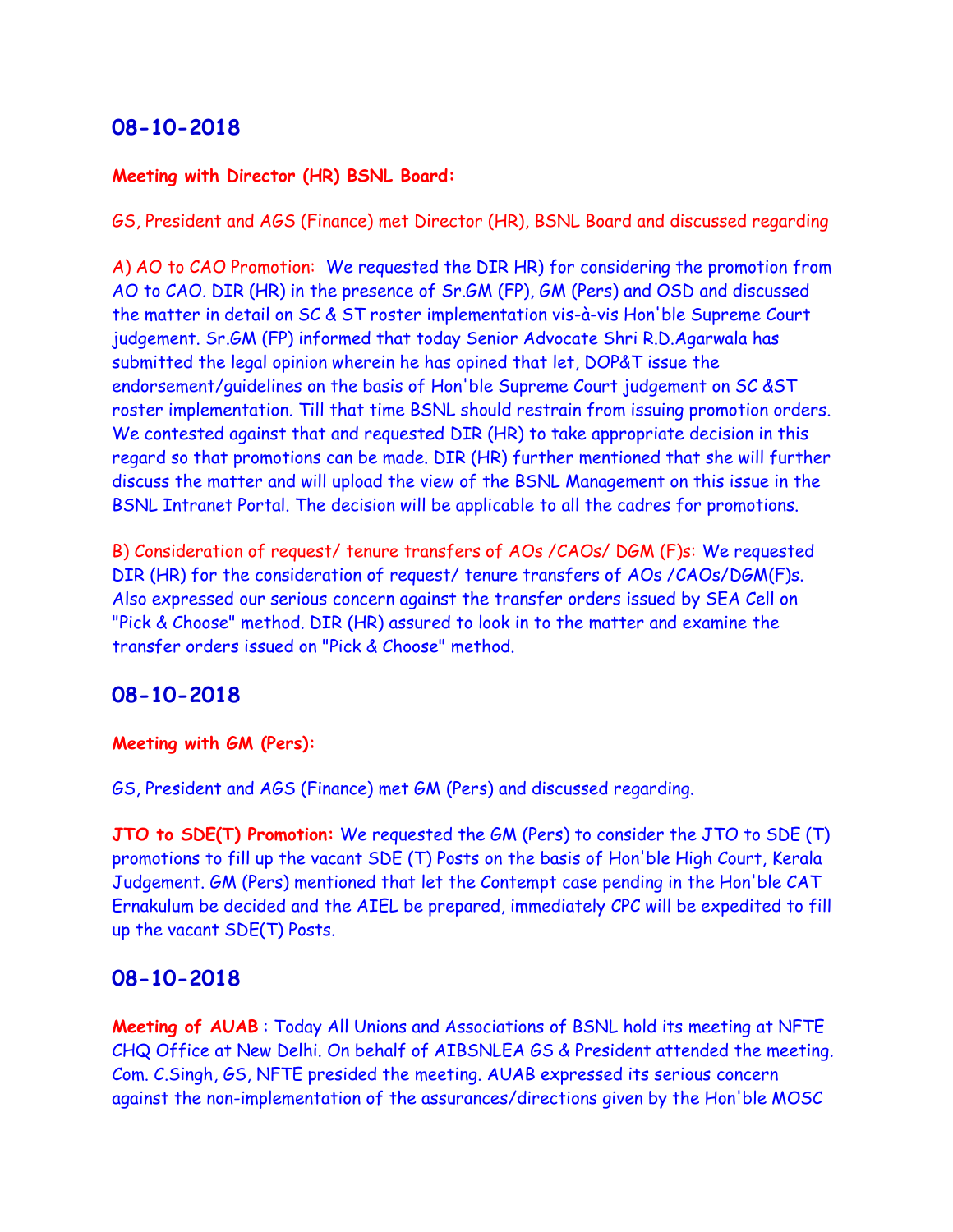(I/C) in the meeting with AUAB held on 24.2.2018. Also expressed dissatisfaction against the poor response of the BSNL Management in this regard. After detail discussions AUAB unanimously decided to serve the Notice of Trade Union Action Programmes as under:

i) Press release/Press Conference at CHQ/Circle/SSA levels on 29.10.2018 high lighting the demands.

ii) One full day Dharna at BSNL CO/Circle/SSA levels on 30.10.2018.

iii) Rallies at Circle and SSA levels and submission of Memorandum to the respective CGMs/GMs on 14.11.2018.

iv) To intensify the Agitational Programme in terms of Indefinite Strike will be decided after 30.11.2018 in case the AUAB demands are not settled.

v) AUAB decided to issue protest letters to CMD regarding

a) Outsourcing of Passive Infra Maintenance of Non BSNL Sites amounting Rs.1800 Crores per Annum and

b) Repatriation of excess ITS Officers against the Sanctioned Strength to DOT as per the Hon'ble High Court Delhi Judgement of in diminishing order.

All the Unions and Associations of BSNL will be requested by AUAB Leaders to come together and fight collectively on the common demands. The demands are as under

1) 3rd PRC implementation with 15% fitment

2) Pension Revision

3) Pension Contribution on Actual Basic Pay instead of Maximum Pay.

4) Immediate Allocation of 4G Spectrum to BSNL.

All the Circle Secretaries/District Secretaries are requested to implement make the Agitational Programme successfully.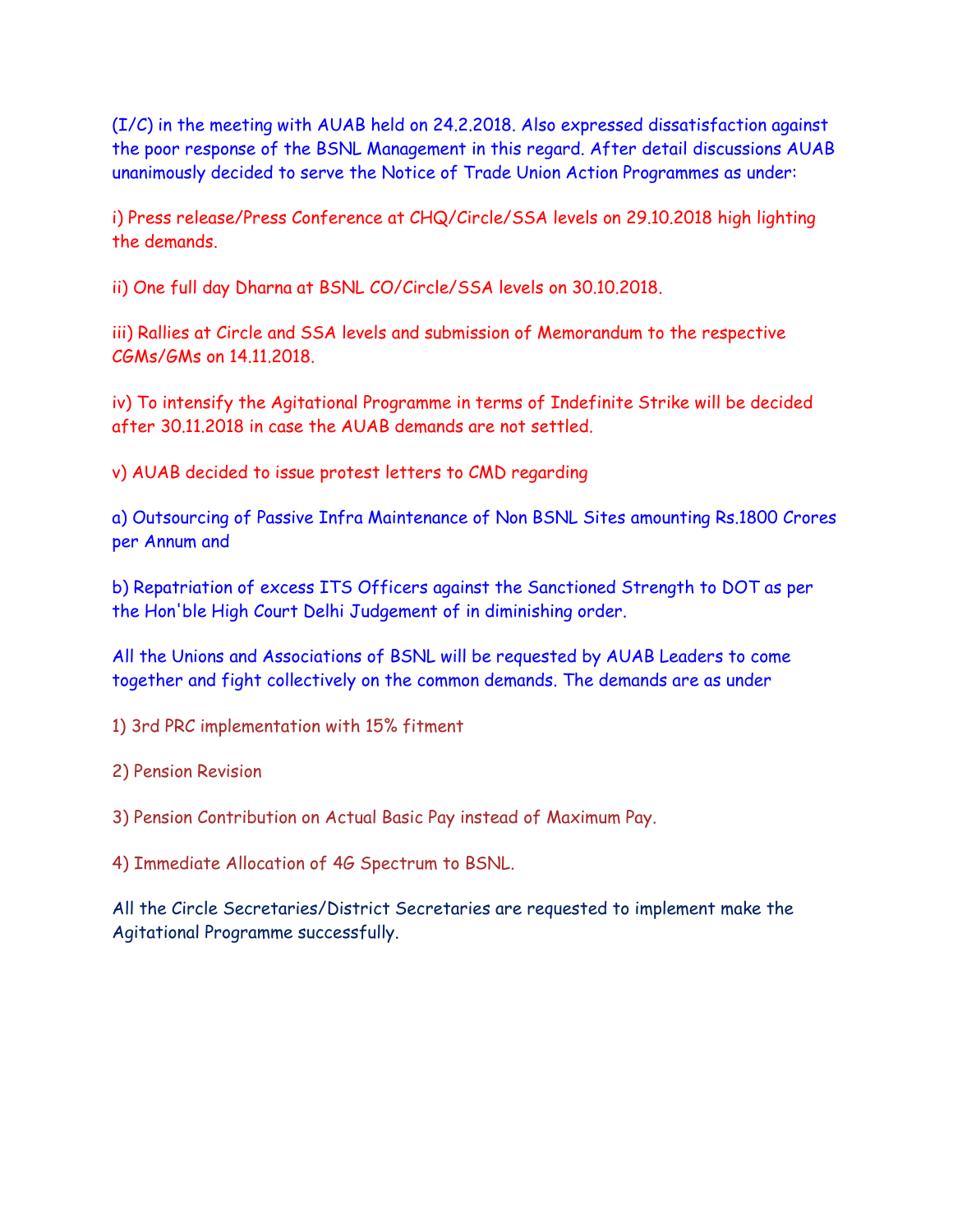#### **Meeting with GM (Pers.) BSNL CO**

#### **GS, President and AGS (Finance) met GM (Pers.) and discussed regarding**

**AO to CAO promotion clearance:** We requested GM (Pers.) to give early comments on SC/ST roaster policy in BSNL to SEA cell so that SEA cell can issue the promotion order. GM(Pers.) mentioned that today he has given the comments in this regard and returned the file to SEA Cell.

#### **06-10-2018**

#### **Meeting with Sr. GM (Estt.) BSNL CO:**

#### **GS, President and AGS (Finance) met Sr. GM (Estt.) and discussed regarding**

**(a) FR 22(1) a (i) pay fixation** to the JTOs officiating as per the Hon'ble CAT Ernakulum bench and Hon'ble High Court Kerala Judgement: We expressed our concern against the BSNL CO recent order for the implementation of Hon'ble Supreme Court Judgement on FR 22(1) a (i) pay fixation case wherein Estt Cell has again mentioned the order dated 22.12.2015 to revert the JTOs as TTA on 1.1.2007 and re-fixed in JTO scale which is causing heavy financial loss to these JTOs and against this order AIBSNLEA has already filed the contempt petition in the Hon'ble PB CAT New Delhi. Sr. GM (Estt) after detail discussions assured to look into the matter for an early solution.

**(b) SC/ST roaster implementation** in CPSU cadre hierarchy committee report: Sr. GM (Estt) mentioned that some Associations/Unions are yet to give their feedback on this issue thereafter only the committee will give its report.

#### **06-10-2018**

**Meeting with Sr. GM (FP) BSNL CO:**

#### **GS, President and AGS (Finance) met Sr. GM (FP) and discussed regarding**

AO to CAO Promotion: We requested Sr.GM (FP) for issuing promotion order from AO to CAO. Sr. GM (FP) mentioned that she is going to discuss the matter with Sr. Advocate Shri R.D. Aggarwala by tomorrow. She also mentioned that the comments of GM (Pers.) on SC/ST roster implementation policy in BSNL are also await, thereafter only with the approval of the competent authority the necessary action for promotion will be taken.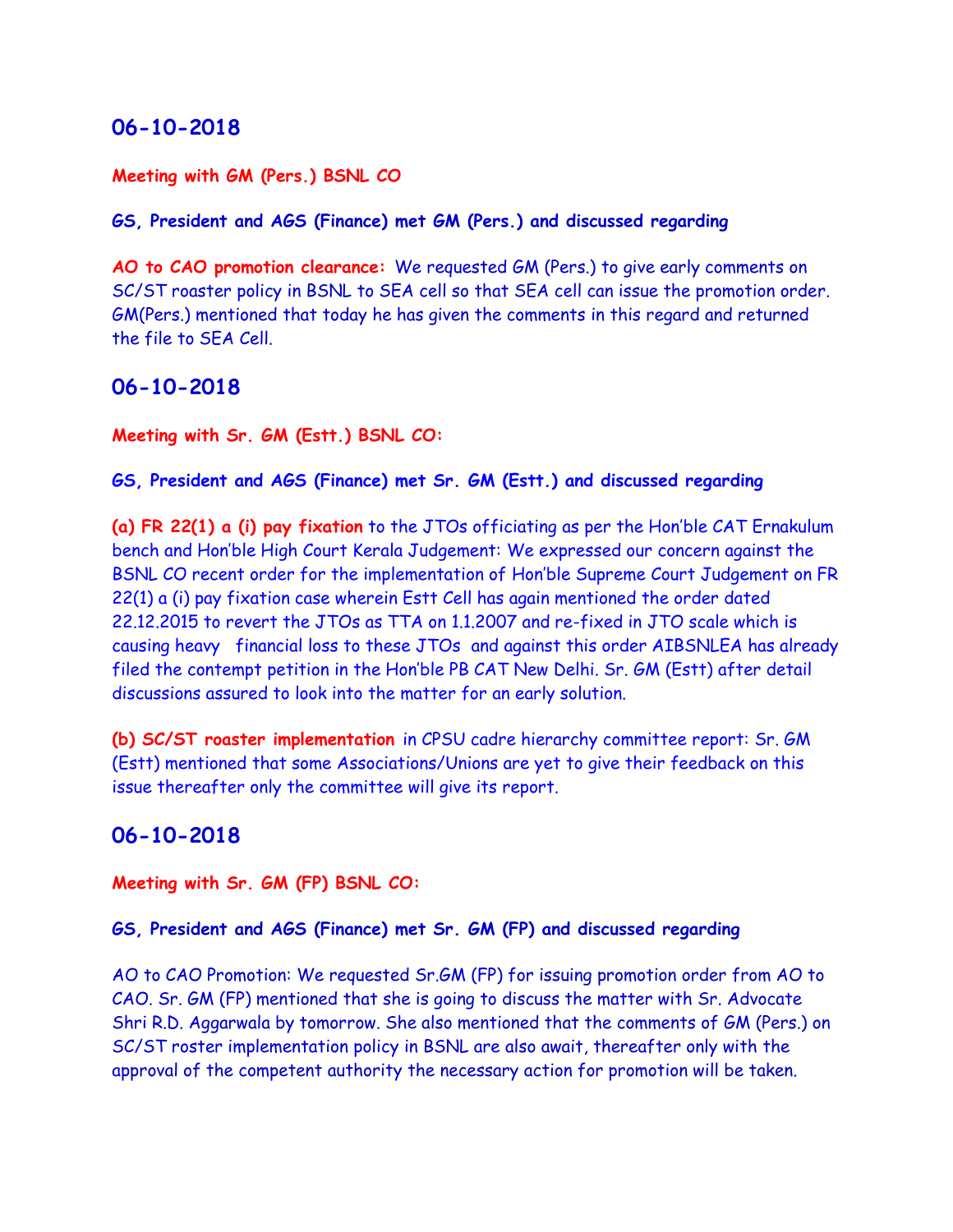Left item of meeting with CMD BSNL on dated 03.10.2018:

(f) Delay in reimbursement of medical claims: We expressed our serious concern against the delay in reimbursement the medical claims of BSNL serving employees for the last 2-3 months and BSNL pensioners for last six months respectively. We explained that majority of BSNL employees exercise their options in view of BSNL MRS also. This was also one of the factor for absorption in BSNL but now on the pretext of financial constraints the medical bills of BSNL serving employees and pensioners are pending months together. we requested to release timely funds against medical claims. Some employees are interested to switch over to CGHS Scheme for BSNL MRS but they are not being considered due to confusion in code number by the respective CGHS dispensaries. This issue needs to settled in DoT level and those who are allowed to switch over CGHS Scheme their one time medical fee reimbursement from BSNL is also getting delayed. We requested CMD BSNL for his kind intervention for the settlement of above mentioned issues. CMD BSNL after detailed discussions assured to look into matter.

#### **03-10-2018**

#### **Meeting with CMD BSNL:**

**GS, President, AGS (Fin) met CMD BSNL and discussed regarding:**

**(a) Promotion from AO to CAO:** We expressed our serious concern against non- issuance of promotion order from AO to CAO even after the stay order vacated from Hon'ble CAT Chandigarh. The AOs promoted in the year 2003 and 2005 are still waiting for CAO promotion. CMD appreciated our concern and assured to discuss the matter with Director (HR). He further mentioned that respective cell should ensure that after issuing the promotion orders, the contempt of Court case should not arise.

**(b) CPCs in all the streams of BSNL:** We requested CMD BSNL to allow holding of CPCs in all the disciplines of BSNL to the eligible executives for their promotion in the next higher grade. We explained that majority of the executives are interested to get promoted in the next higher grade through CPCs only and not through CPSU Cadre hierarchy. CMD BSNL after discussing the status of the various court cases pending, assured that after the settlement of these pending court cases the process of CPCs may resume.

**(c) Implementation of 3rd PRC in BSNL:** We requested CMD BSNL to use his good office in DoT/MOSC office for getting implementation of 3rd PRC in BSNL.CMD, BSNL mentioned that he has been trying in this regard but we should also pursue the matter with Hon'ble MOSC (I/C) for an early decision.

**(d) Payment of Pension contribution on actual basic pay of BSNL employees and pension revision:** CMD BSNL mentioned that Hon'ble MOSC (I/C) in the meeting held on 24.02.2018 directed DoT officers for necessary action and now we should follow -up in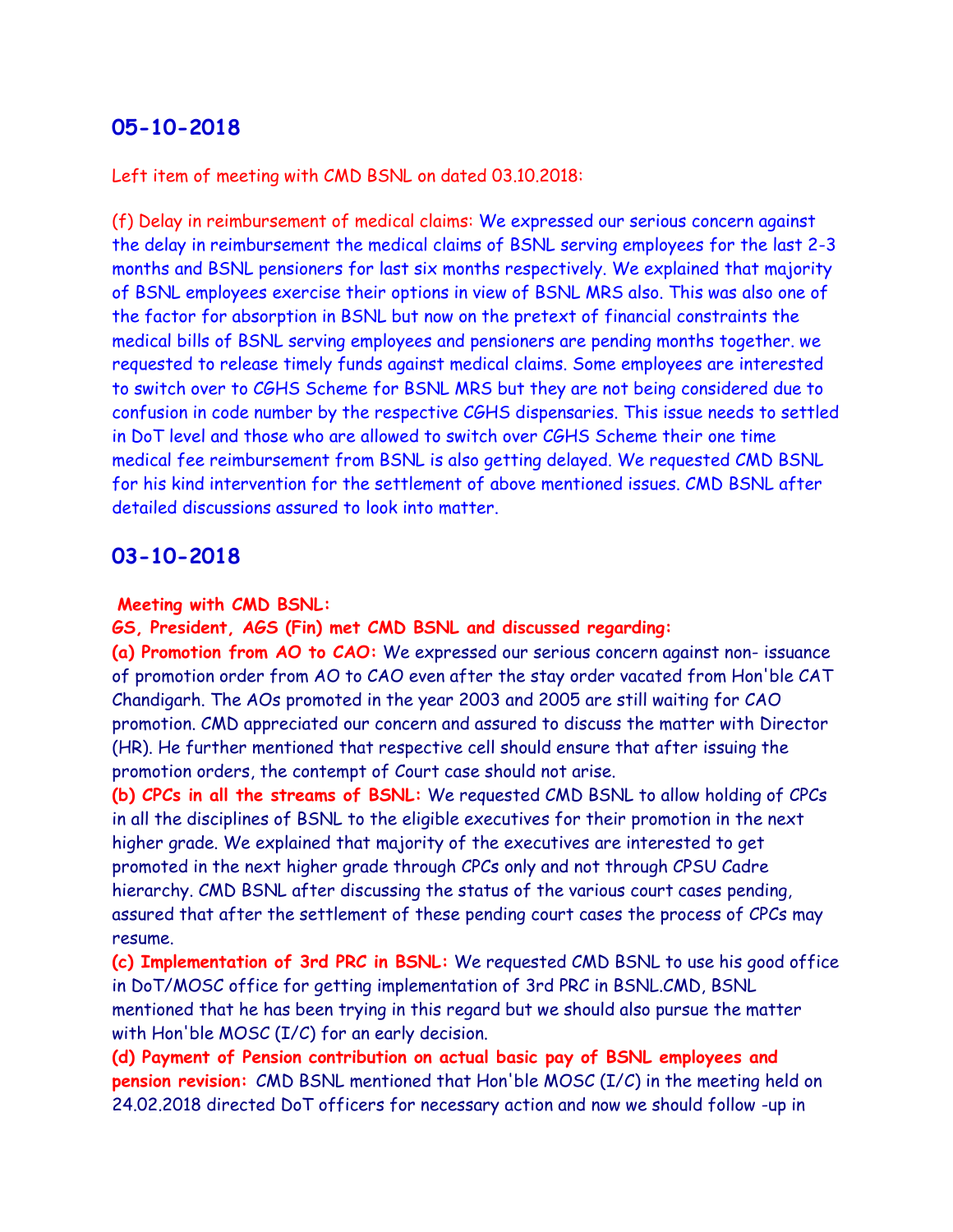#### DoT & MOSC office for settlement.

**(e) Allocation of 4G spectrum to BSNL:** CMD, BSNL mentioned that BSNL took up this issue with DoT, 3 years before but till date it is not allocated and further delay will not help even after its allocation. He further mentioned that he is regularly perusing in DoT and MOSC office.

### **03-10-2018**

#### **Meeting with Director (HR) BSNL Board**

**GS, President and AGS (Finance) met Director (HR), BSNL Board and discussed regarding:**

**(a) AO to CAO promotion:** We resented against the delay in the process of promotion from AO to CAO by SEA Cell BSNL C.O. on the pretext of legal opinion. The stay order was vacated by the Hon'ble CAT Chandigarh three weeks before but the promotion orders are not being issued. We apprised Director (HR) that Sr. GM (FP) has sent the fill to Pers. Cell BSNL C.O. One week before to get clearance on SC/ST roaster implementation policy for clearance and guidance but the reply is still awaited, similarly the legal opinion from Sr. Advocate Shri R.D. Agarwala is also awaited . Director (HR) appreciated our concern and assured that tomorrow she will talk to GM (Pers.) and Sr. Advocate Shri R.D. Agarwala for an early clearance / legal opinion respectively.

**(b) CAO to DGM (Finance) CPC:** We requested to issue promotion order from CAO to DGM (Finance) as the CMD BSNL has advised to discuss the matter. Director (HR) mentioned that she has already directed Sr. GM (FP) to discuss the matter with CMD BSNL and to get approval. However, she assured to look into the matter.

**(c) Implementation of FR 22(1) (a) (i) pay fixation to the officiating JTOs as per the Hon'ble CAT Ernakulum and Hon'ble High Court Kerala Judgements::** The SLP of BSNL has been dismissed in the Hon'ble Supreme Court. The implementation order has been issued by Estt. Cell but it is against the Court judgements. It will cause further litigations. On our letter Director (HR) directed Sr. GM (Estt.) to put up the case.

## **03-10-2018**

#### GS writes to

(i) The GM (Pers.), BSNL Corporate office, New Delhi regarding Request to regularize the date of promotion of recently promoted AGM/DEs as 29.06.2018thereby avoiding discrepancie[s-<<<Click here for letter>>>](http://www.aibsnleachq.in/GMP_181003.PDF)>

(ii) Smt. Suiata Ray, Director (HR), BSNL Board regarding Fixation of Pay under FR- $22(1)(a)$  (i) to the officials, who were screening test passed and were officiating in the grade of JTO - «<< Click here for letter>>>